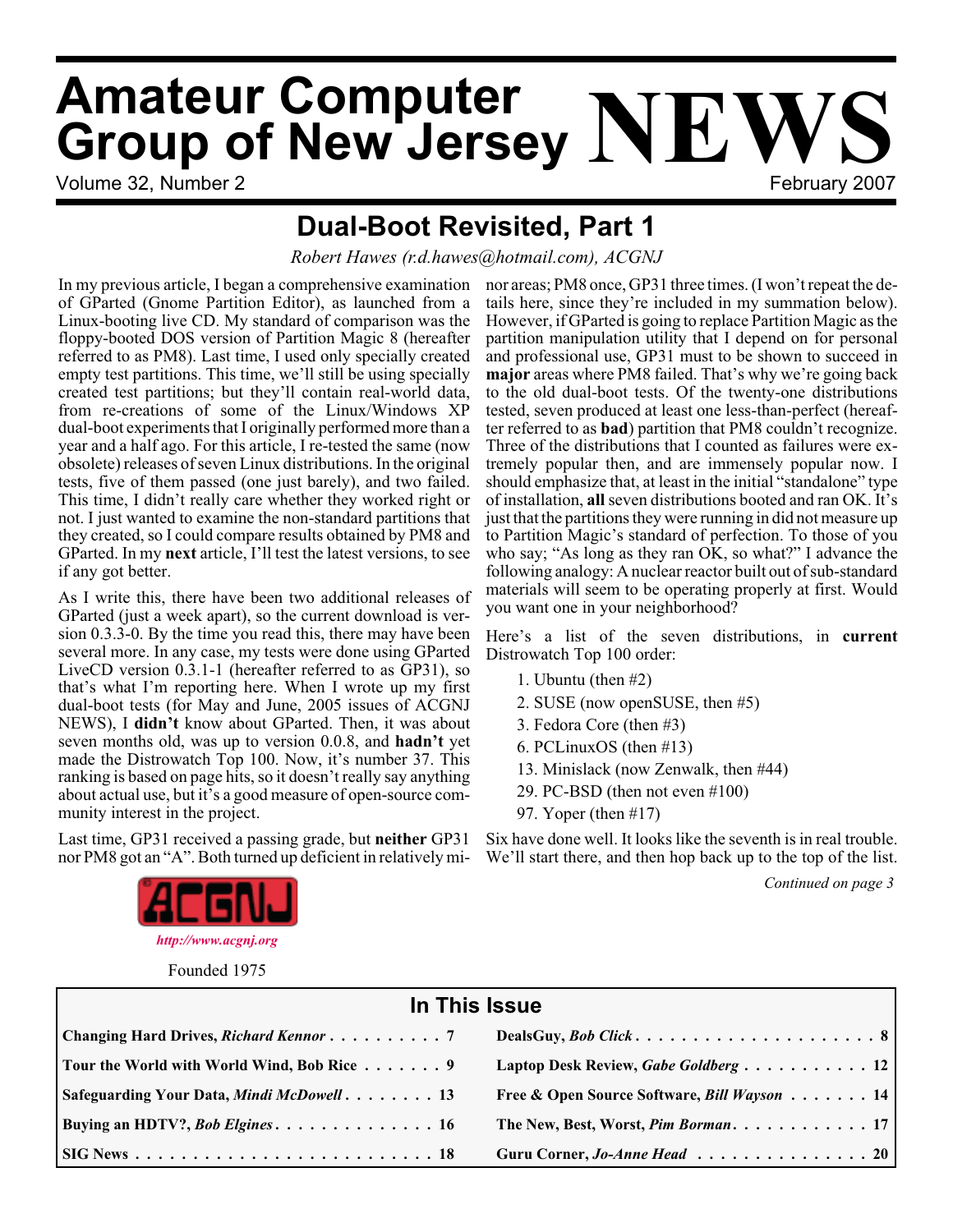#### **Officers, Directors and Leaders Officers Board of Directors**<br> **President Director Mike Redlich** (908) 246-0410 Director Emeritus President Mike Alexander Mike Sol Libes (609) 520-9024<br>
President Mike Bill Farrell (732) 572-3481<br>
President Mike Bill Farrell (732) 572-3481 Vice President Mark Douches (908) 889-2366 Through 2008 Bill Farrell (732) 572-3481 Treasurer Lela Rames **David McRichie** David McRichie Secretary Evan Williams (908) 359-8070 Lenny Thomas Past President Frank Warren (908) 756-7898 Malthi Masurekar (732) 560-1534 **Special Interest Groups** Through 2007 Gregg McCarthy Net Jim Wong 31 Jim Wong 2008) 353-8036 Best Choice Investment Norm Wiss<br>
C Languages Bruce Arnold (908) 735-7898 (908) 700 Morm Wiss (973) 560-9070 C Languages Bruce Arnold (908) 735-7898<br>Firefox Activity David McRitchie Firefox Activity David McRitchie **Standing Committees** Genealogy Frank Warren (908) 756-1681 APCUG Rep. Frank Warren (908) 756-1681 Investing Jim Cooper Facilities Facilities John Raff (973) 992-9002<br>Java Michael Redlich (908) 537-4915 Financial Mark Douches (908) 889-2366 Java Michael Redlich (908) 537-4915 Financial Mark Douches (908) 889-2366 Layman's Forum Matthew Skoda (908) 359-8842 Historian Lenny Thomas LUNICS Andreas Meyer Membership Mark Douches (908) 889-2366 NJ Gamers Gregg McCarthy Newsletter — open — open — Online Auction Bill Brown Trenton ComputerFest Mike Redlich (908) 246-0410 VBA & Excel James Ditaranto (201) 986-1104 John Raff (973) 992-9002 Web Dev Evan Williams (908) 359-8070 Vendor Liaison Bill Farrell (732) 572-3481 Window Pains John Raff (973) 560-9070 Webmaster John Raff (973) 992-9002

## **ACGNJ News**

**Editor**

Barbara DeGroot 145 Gun Club Road Palmerton PA 18071 Tel: (570) 606-3596 bdegroot@ptd.net

#### **Publisher**

#### **Associate Editor** Bill Farrell (732) 572-3481 *wfarr18124@aol.com*

**ACGNJ News** is published by the Ama- teur Computer Group of New Jersey, In- corporated (ACGNJ), PO Box 135, Scotch Plains NJ 07076. ACGNJ, a non-profit ed-<br>ucational corporation, is an independent computer user group. Opinions expressed<br>herein are solely those of the individual author or editor. This publication is **Copy-**<br>right © 2007 by the Amateur Computer<br>Group of New Jersey, Inc., all rights re-**Group of New Jersey, Inc., all rights re- served. Permission to reprint with ap- propriate credit is hereby given to non-profit organizations.**

**Submissions:** Articles, reviews, cartoons, illustrations. Most common formats are acceptable. Graphics embedded in the docu-<br>ment must also be included as separate files. Fax or mail hard copy and/or disk to editor: OR e-mail to Editor. **Always con**firm. Date review and include name of word processor used, your name, address and phone *and* name, address and phone of manufacturer, if available.

**Tips for reviewers:** Why does anyone need it? Why did you like it or hate it? Ease (or difficulty) of installation, learning and use. Would you pay for it?

**Advertising:** Non-commercial announce- ments from members are free. Commercial ads 15 cents per word, \$5 minimum. Camera ready display ads: Full page (7 x 10 inches) \$150, two-thirds page (4½ x 10) \$115, half-page \$85, one-third \$57, quarter \$50, eighth \$30. Discount 10% on 3 or more con- secutive insertions. Enclose payment.

**Publication Exchange:** Other computer user groups are invited to send a subscription to ACGNJ at the address below. We will re- spond in kind.

**Address Changes** should be directed to Martin Rosenblum (*m.rosenblum@ieee.org*) and/or to his attention at ACGNJ at the ad- dress below.

**Membership**, including subscription: 1 year \$25, 2 years \$40, 3 years \$55. Student or Senior Citizen (over 65): 1 year \$20, 3 years \$45. Family of member, without subscription, \$10 per year. Send name, address and payment to ACGNJ, PO Box 135, Scotch Plains NJ 07076.

**Typographic Note**: The ACGNJ News is produced using Corel Ventura 5. Font fami- lies used are Times New Roman (TT) for body text, Arial (TT) for headlines.

### **E-Mail Addresses**

Here are the e-mail addresses of ACGNJ Officers, Directors and SIG Leaders (and the Newsletter Editor). This list is also at (*<http://www.acgnj.org/officers.html>*).

| <b>Bruce Arnold</b>  | barnold@blast.net                    |
|----------------------|--------------------------------------|
| <b>Bill Brown</b>    | onlineauction@acgnj.org              |
| Jim Cooper           | $\lim$ ( <i>a</i> ) the coopers or g |
| Barbara DeGroot      | bdegroot@ptd.net                     |
| <b>Mark Douches</b>  | pcproblems@pobox.com                 |
| <b>Bill Farrell</b>  | wfarr18124@aol.com                   |
| Sol Libes            | sol@libes.com                        |
| Malthi Masurekar     | masureka@umdnj.edu                   |
| Gregg McCarthy       | greggmc@optonline.net                |
| David McRichie       | dmcritchie@hotmail.com               |
| Andreas Meyer        | lunics@acgnj.org                     |
| Arnold Milstein      | mrflark@yahoo.com                    |
| John Raff            | john@jraff.com                       |
| Lela Rames           | $l$ rames $@at$ .net                 |
| Mike Redlich         | mike@redlich.net                     |
| Matt Skoda           | som359@aol.com                       |
| Keith Sproul         | ksproul@noc.rutgers.edu              |
| Lenny Thomas         | lennythomas@technologist.com         |
| <b>Scott Vincent</b> | scottvin@optonline.net               |
| Frank Warren         | kb4cyc@webwarren.com                 |
| Evan Williams        | nhpressgo@blast.net                  |
| Norm Wiss            | cut.up@verizon.net                   |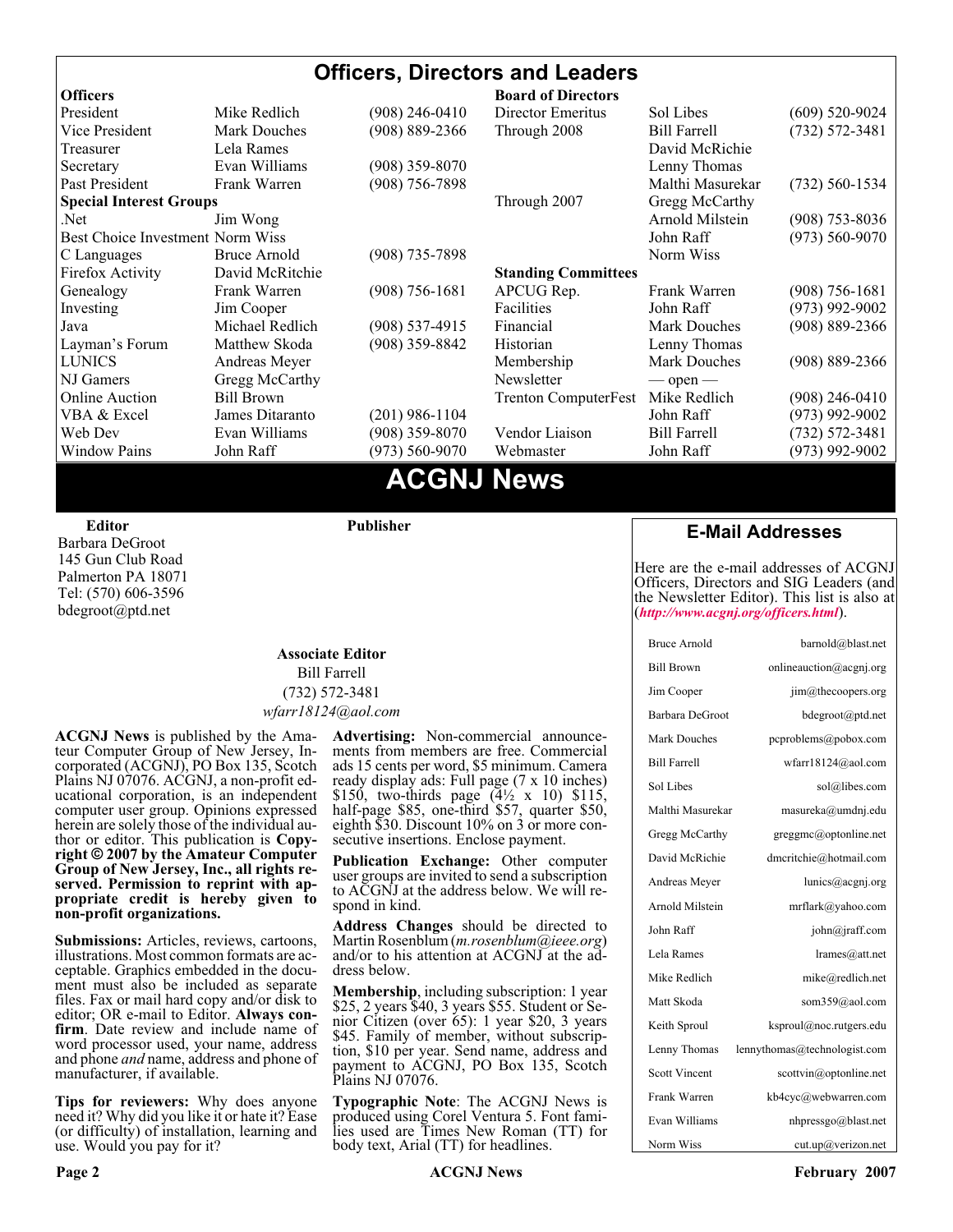We finished Round One of the GP31/PM8 face-off last time, so now we begin Round Two.

The original 2005 dual-boot experiments recorded three rounds of tests: First, a "standalone" test in which each Linux distribution filled the entire 80 GB hard disk. Second, an "XP-in-front" test, where a 40 GB Windows XP bootable NTFS primary partition came first, then an 18 GB extended partition containing an 18 GB FAT32 logical drive (for common data storage), and finally 20 GB of unallocated free space. Third, an "XP-at-end" test, where the 20 GB of unallocated free space came first, then the 18 GB extended partition containing the 18 GB FAT32 logical drive, and the 40 GB Windows XP bootable NTFS primary partition came last. (Because we have a smaller hard disk now, the extended partition/logical drive combination will have to be reduced in size this time). Any and all of those previous tests which produced a bad partition will be repeated in **this** Round Two. As in 2005, please note that these tests don't take all that long to read about, but they actually took quite a few days to perform.

#### **Round Two, Test One (Yoper):**

Yoper (a.k.a. YOS) means **Y**our **Oper**ating System. This New Zealand based distribution recently completed transitioning from a mostly one-person shop to a multi-national project directed by a diverse development team. This probably explains their recent output slowdown, and thus their current ratings drop. A year and a half ago, I tested version 2.1. Their web site **still** lists 2.1 as their current stable version. However, they define "stable" in the same conservative way the Debian GNU/Linux project does: as utterly reliable. In other words, dull. All the flashy, fun stuff is considered **un**stable. After all, when you're on the cutting edge, you have to expect to bleed every once in a while.

Yoper version 2.1 was actually released in 2004. The only product they put out in 2005 was a "pre-release" version of Yoper Linux 2.2. Possibly due to their reorganization, they never officially did the final 2.2 release. In 2006, they began working on their Yoper Linux 3.0 Beta version, which looks to be a major re-design. From their developer web page, it seems to have been tweaked at least eight times so far. They announced a 645 MB 2.2 pre-release ISO CD image in 2005, and at least one 628 MB 3.0 Beta CD image in 2006. Unfortunately, there are no full install CD images currently available for download from their web site except for version 2.1 (which I already have). There's lots of stuff on their web site that an experienced beta tester could no doubt use to create any number of complete 3.0 hard disk installations, but that's **not** me. So, when we get to the Round Three tests, Yoper won't be appearing again (unless a new 3.0 CD image comes out).

Returning to Round Two; the Yoper 2.1 install CD does **not** provide any automatic partitioning options. For my 2005 standalone installation, I used the unintuitive manual utility from the CD to create a single Ext3 partition. PM8 got a partition table error when it tried to view that partition, so I used PM8 to create the partitions for the two (then successful) Yoper/Windows XP dual-boot installations. Thus, I only had

to re-do the standalone installation this time around. Previously, Yoper booted from the hard disk and ran just fine; but as I said before, I didn't really care if it worked or not this time. I just wanted to look at the newly created partition with PM8 and GP31.

Mysterious errors have this annoying habit of not repeating themselves in front of an audience, so I was a bit worried as I ran the install routine that everything would go smoothly this time; especially since (as I explained in more detail last time) I had to use a different "80" GB hard disk for these three new rounds of tests. (Note that neither the 2005 Maxtor hard disk nor the current Western Digital hard disk actually had a capacity of 80 **real** GB). So I was in the strange position of being relieved when I got the same error again. (I should have had more faith in screw-up-ism). Re-booted from its DOS floppy, PM8 saw a 76,316.6 MB yellow colored partition with a partition table error #108; otherwise unidentifiable as to type, just as in 2005. (Yellow is the color PM8 assigns to bad partitions. Error #108 means that the value recorded in the partition table for the end of a partition doesn't correspond to a valid cylinder boundary in that hard disk's physical and/or logical geometry. The creators of Partition Magic considered this to be such a serious condition that they designed it to do **absolutely nothing** further whenever it encountered this error). After re-booting from its Linux live CD, Gp31 saw a 74.53 GB Ext3 partition with **no** error flags. Did this mean that GP31 was better than PM8 because it correctly identified the type of partition, or worse because it didn't flag the partition table error?

As I watched GP31's operations progress during the Round One Shrink/Move/Grow tests (see the previous article for further details), a series of progress messages flashed on the screen. One said, in part; "for errors and (if possible) fix them". So I decided to see if GP31 could shrink the bad partition. I told GP31 to change the partition's size from 74.53 GB to 70.80 GB, leaving 3.72 GB unallocated, and it did. Then I re-booted to PM8, and PM8 saw a 72,504.3 MB deep purple Linux Ext3 partition, followed by unallocated space of 3,812.3 MB. Adjusting for the MB/GB shift, those are the right sizes, **and** that's the right color this time. Re-booting to GP31, I re-expanded the partition to fill the whole drive, then re-booted again into PM8 and found a deep purple 76,316.6 MB Linux Ext3 partition. That settled it. GP31 didn't identify the bad partition in a manner that I would have liked, but it **did** fix the error. Keeping "repeatable" in mind, I wiped the hard disk, re-installed Yoper 2.1 from scratch, and did everything else over again, with the exact same results. Clearly, GP31 had out-performed PM8 in Test One.

### **Round Two, Test Two (Ubuntu):**

Ubuntu version 4.10 was actually released in late 2004. Versions 5.04 and 5.10 came out in 2005, and versions 6.06 and 6.10 came out in 2006. A trial development (Alpha) build of Ubuntu 7.04 was recently announced, but the final release isn't scheduled until well into 2007, so 6.10 is probably what we'll be looking at in Round Three.

In the 2005 tests, Ubuntu 4.10 got partition table errors in both the standalone installation and the XP-in-front installation. In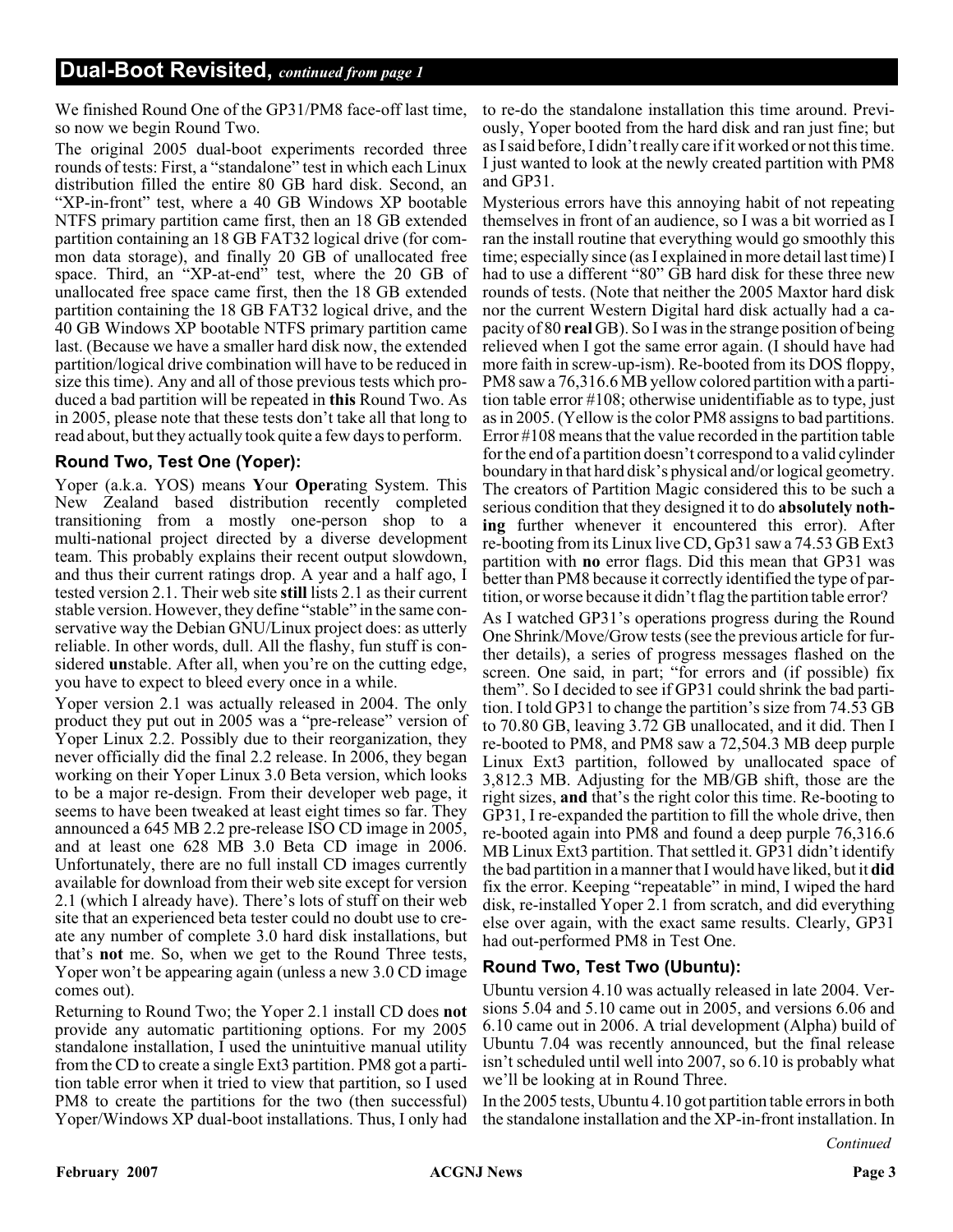### **Dual-Boot Revisited,** *continued*

addition, it messed up the XP part of that XP-in-front installation big time. It did so much damage that I didn't even bother trying the more delicate XP-at-end installation with Ubuntu back then. That meant I only had two installations to repeat for this test.

When I repeated the standalone installation, the gremlins finally got me. Oh, I got an error all right, but it wasn't the correct error, if you follow the logical absurdity. This time, PM8 got a partition table error #108. In 2005, it got error #110. Error #110 means that the partition table contains inconsistent size/sector information about the **entire** disk. This is a broader error than #108, and, indeed, one or more #108 errors might possibly be hiding under that #110 error. Partition Magic is designed to do absolutely nothing more if it encounters either one. Then **and** now, I got nothing further from PM8, so I looked to DOS FDISK. This time, FDISK reported two partitions on the Western Digital 80 GB hard disk I used now: 75,830 MB Non-DOS and 489 MB EXT DOS. It also reported a total disk space of 76,317 MB. In 2005, FDISK reported similar sized partitions for the Maxtor 80 GB hard disk I used then, but it reported a total disk space of only 13,655 MB. That inconsistent size information was no doubt part of the error #110. Clearly, Ubuntu liked the new WD hard disk better. Booted from the live CD, GP31 saw a 74.05 GB Ext3 primary partition and a 488.71 logical swap drive inside a 488.74 extended partition. After I used GP31 to shrink all three and expand them again, PM8 (re-booted from its floppy) read the whole disk just fine.

Thinking that maybe Ubuntu had something personal against Maxtor, I did another full standalone installation in my only other currently available Maxtor spare, a 20 GB hard disk. I got another partition table error #108 from PM8, and smaller but proportionally correct partitions from FDISK, as well as the correct total disk space. As on the 80 GB disk, shrinking and re-expanding everything fixed the #108 error. Except for the sizes, I got nothing different.

In order to set up the **exact** same bootable XP-in-front partition layout over and over again in 2005, I made a multi-partition Ghost backup image of the entire Maxtor 80 GB hard disk just before I did the first dual-boot installation. Being a data packrat, I saved a copy of it on DVD (just like I saved the Linux ISO CD downloads). Since this WD "80" GB hard disk is 2.35% smaller than the 2005 Maxtor "80" GB hard disk, Ghost wanted to shrink everything proportionally. However, I overrode Ghost and re-directed all the shrinkage to the extended partition (and the logical FAT32 drive inside it). I booted from XP once (just to make sure it worked), then installed Ubuntu in the 20002 MB unallocated space at the end of the hard disk. According to the "rules of partitioning", I could also have created a small primary swap partition in that unallocated space (it would have been number four, the last allowable partition), but I didn't do it in 2005, so I didn't do it now. When prompted by Ubuntu's install routine, I just created a single Ext3 primary using the built-in manual partitioning utility.

In 2005, Ubuntu booted just fine, but XP didn't. Then, Ubuntu wasn't the only failure, because Fedora Core crashed spectacularly part way through each of its dual-boot installations. However, Ubuntu **was** the only dual-boot installation that seemed to have been installed correctly, yet XP **wouldn't** boot. This time, both Ubuntu and XP booted correctly. Instead of the hoped-for partition table error #110, I got another error #108. DOS FDISK showed three partitions: 40,006 MB NTFS, 16,308 MB EXT DOS (with a same size FAT32 logical drive inside it), and 20,005 MB Non-DOS, for a total disk space of 76,317 MB. In 2005, FDISK saw the right size for each partition, but reported only 13,655 MB total hard disk space (as in the standalone installation back then).

Before, I was angry with Ubuntu because XP didn't boot. In fact, even after Ubuntu was removed in 2005, the XP installation couldn't be fixed, and the whole hard disk had to be completely erased. Now, I was in the weird position of being mad at Ubuntu because it did better this time. (I **really** wanted it to produce that #110 error again). One odd thing did happen. After I used GP31 to shrink and expand the Ext3 partition (the only one on the hard disk created by Ubuntu), PM8 still got the error #108, and still couldn't read the disk. I had to boot back into GP31 and shrink and expand the extended partition (and its logical FAT32 drive) before PM8 could read everything correctly. Ubuntu should **not** have affected this pre-existing extended partition when it was installed. Obviously, it did.

However, we were **not** testing Ubuntu this time; we were testing GP31. Even though we didn't get to see a new kind of error, GP31 out-did PM8 once again in Test Two.

#### **Round Two, Test Three (SUSE):**

SUSE has gone through some changes in recent years. Before version 9.0 (late 2003), it was spelled SuSE. After 9.0, it was bought by Novell, and version 9.1 (early 2004) was the first Novell release. The version I tested in 2005 (SUSE 9.2) was actually released in late 2004. Versions 9.3 and 10.0 came out in 2005, and versions 10.1 and 10.2 came out in 2006. The name was changed to openSUZE with the third Alpha version of 10.2. (They did **five** Alpha versions, two Beta versions and one rc (release candidate) version before doing the official "Distribution Release"). They got the new name at just about the same time that Novell made its infamous deal with the devil. (Oops! I mean its controversial software patent agreement with Microsoft). The official openSUZE 10.2 release came right at the end of 2006, so that's probably what we'll be looking at in Round Three.

SUSE 9.2 installs from a 3.13 GB DVD, so its three installations each took a **long** time. During the standalone installation, I spotted something I missed all three times in 2005, which explained all my previous problems. In small print, near the bottom of the screen, the word "reiser" appeared, just for a few seconds. When I ran PM8, it saw a 1,027.6 MB brown primary swap partition and a 75,289.0 MB yellow primary Ext2 partition, just as before. Brown is the correct color, but (as I said previously) yellow is the color PM8 uses to highlight errors. Now forewarned, I wasn't sur-*Continued*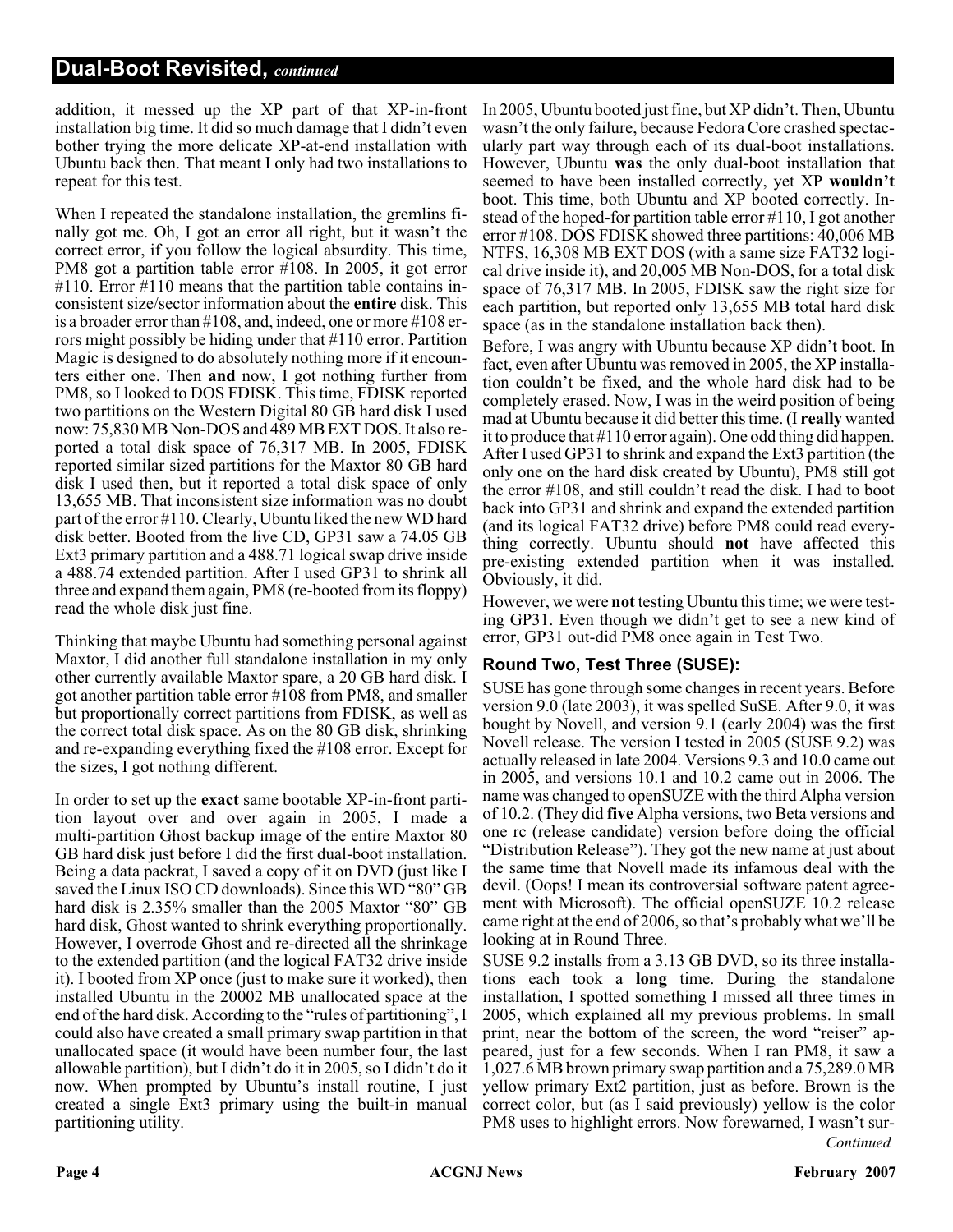### **Dual-Boot Revisited,** *continued*

prised to see a 1.00 GB primary swap partition and a 73.52 GB primary **reiserfs** partition when I ran GP31. In each installation, then **and** now, I thought I had selected an Ext2 partition. Obviously, either I was wrong, or SUSE consistently overrode my choice. Since PM8 only knows about Linux Ext2, Ext3 and Swap partitions, there's no wonder it was fooled. In fact, it's amazing that it got as close as it did. Repeats of the XP-in-front and XP-at-end tests yielded similar results. So there really wasn't anything wrong with the SUSE-created partitions. The deficiency was in PM8. Therefore, GP31  **definitely** won again in Test Three.

#### **Round Two, Test Four (Fedora Core):**

Fedora Core 3 was actually released in late 2004. Version 4 came out in mid-2005, and versions 5 and 6 came out in 2006. Fedora Core 7 is not expected much before mid-2007, so FC6 is probably what we'll be looking at in Round Three.

As in 2005, the FC3 standalone test installation went without incident. The XP-in-front dual-boot test went pretty much the same, too. I hit a whole bunch of bugs (which actually came up in cute little pop-up windows labeled "Bug"), and the installation eventually crashed due to an unhandled exception. This time, the XP-at-end dual-boot test failed less spectacularly, but quicker. As soon as the graphical part of the installer started, it hit two bugs. Then, it dropped back to the command line, displayed an "install exited abnormally" message, and finally another message telling me to reboot. It never even **tried** to set up a partition. It looks as if FC3 liked this hard disk even less than it liked the Maxtor disk.

As in 2005, PM8 reported a 101.9 MB Ext3 primary partition and a yellow 76,214.6 MB "Type 8E (Hex)" primary partition for the standalone test, and all previously existing partitions plus a single new 20,002.8 MB "Type 8E (Hex)" primary partition (also yellow) for the first dual-boot test. (Of course, the second dual-boot test got nothing this time). For the standalone test, GP31 reported a 101.94 MB Ext3 primary partition with a boot flag, and a 74.43 GB **unknown** primary partition with an lvm flag. For the dual-boot test, GP31 identified the new 19.53 GB primary partition as unknown with an lvm flag, too. This time, I couldn't use my shrink/expand trick, because GP31 won't let you even **try** to move or resize an unknown partition.

Since GP31's help system had not yet been implemented, I looked up "lvm" in Wikipedia, the free encyclopedia (*[www.wikipedia.com](http://www.wikipedia.com)*), and found that it means **l**ogical **v**olume **m**anagement; a method of allocating space on mass storage devices that is more flexible than conventional partitioning schemes. Lvm has been implemented in the Linux kernel since 1998, and the installer for Fedora Core is reported to be lvm-aware. Apparently, it installs it whether you want it or not. That flag should mean that GP31 is lvm-aware too, but I couldn't find any trace of "lvm" on the GParted web site, so I couldn't tell if those partitions were marked unknown because of lvm, or for some other reason. Both PM8 and GP31 let me down this time, so I needed a third opinion.

I remembered that the partition utility bundled with Minislack 1.0.1 displayed a long list of partition "type" codes (as it turned out, **ninety-one** total). Just to view that list, I booted the Minislack CD, which (conveniently) was designed to always wait at the command line for further orders. (It expects "setup", but you can enter any valid command that you want). When I launched CFDISK (version 2.12), I got an unexpected bonus. It read the hard disk, identifying hda1 as a 106.93 MB Linux Ext3 primary boot partition and hda2 as a 79,916.83 MB Linux LVM primary partition. Checking the "type" list, I found that a Linux LVM partition is, in fact, identified by the hexadecimal code "8E". So PM8 got it partly right and GP31 got it partly right, but CFDISK got it **all** right. Unfortunately, CFDISK isn't eligible for this competition (having previously created partitions that gave PM8 #108 errors), so **nobody** won Test Four.

#### **Round Two, Test Five (PCLinuxOS):**

PCLinuxOS preview version 0.81a was released in early 2005, followed by versions 0.9, 0.91 and 0.92. Version 0.93 was released in 2006, followed by **three** releases of version 0.93a (on different size CDs): "MiniMe" (299 MB), "Junior" (484 MB), and "Big Daddy" (685 MB). Chances are we'll be testing one of those last in Round Three.

PCLinuxOS 0.81a has no automatic partitioning options. As in 2005, I used its fairly intuitive "Disk Drake" utility to manually create one Swap and two Ext3 partitions for the standalone installation (accepting the default types and sizes provided). Since I used PM8 to create the partitions for both 2005 dual-boot tests, I only had to repeat the standalone test now. As before, PM8 got a partition table error #108 and couldn't view the drive. GP31 saw a 799.77 MB primary swap partition, a 4.69 GB extended partition containing two Ext3 logical drives (799.77 MB and 3.91 GB), plus 69.06 GB of unallocated space. Since I had lots of room to spare, I decided to have GP31 expand everything this time. Afterwards, PM8 could see an 894.21 MB primary swap partition, an 11,083.8 MB extended partition containing two 5,541.9 MB Ext3 logical drives, and 64,338.5 MB of unallocated space. So GP31 fixed the problems, and thus won yet again in Test Five.

#### **Round Two, Test Six (Minislack):**

Minislack Linux version 1.0.1 was released in 2005, followed by versions 1.1, 1.2, 1.3, 2.0 and 2.0.1 (with version 1.2, its name was changed to Zenwalk). Versions 2.1, 2.2, 2.4, 2.6, 2.6.1, 2.8, 3.0 and 4.0 were released in 2006. The last three releases came out in very consistent two month intervals. Since Zenwalk 4.0 is now more than a month old, a newer version just might be released in time for Round Three.

Minislack 1.0.1 also has no automatic partitioning. For the standalone installation (as in 2005), I used its CFDISK partitioning tool to create the swap partition and single Ext2 partition that it required. Since I used PM8 to create the partitions for both of Minislack's dual-boot tests in 2005, I only had to repeat the standalone test now. As expected, PM8 got a partition table error #108 and couldn't view the drive. GP31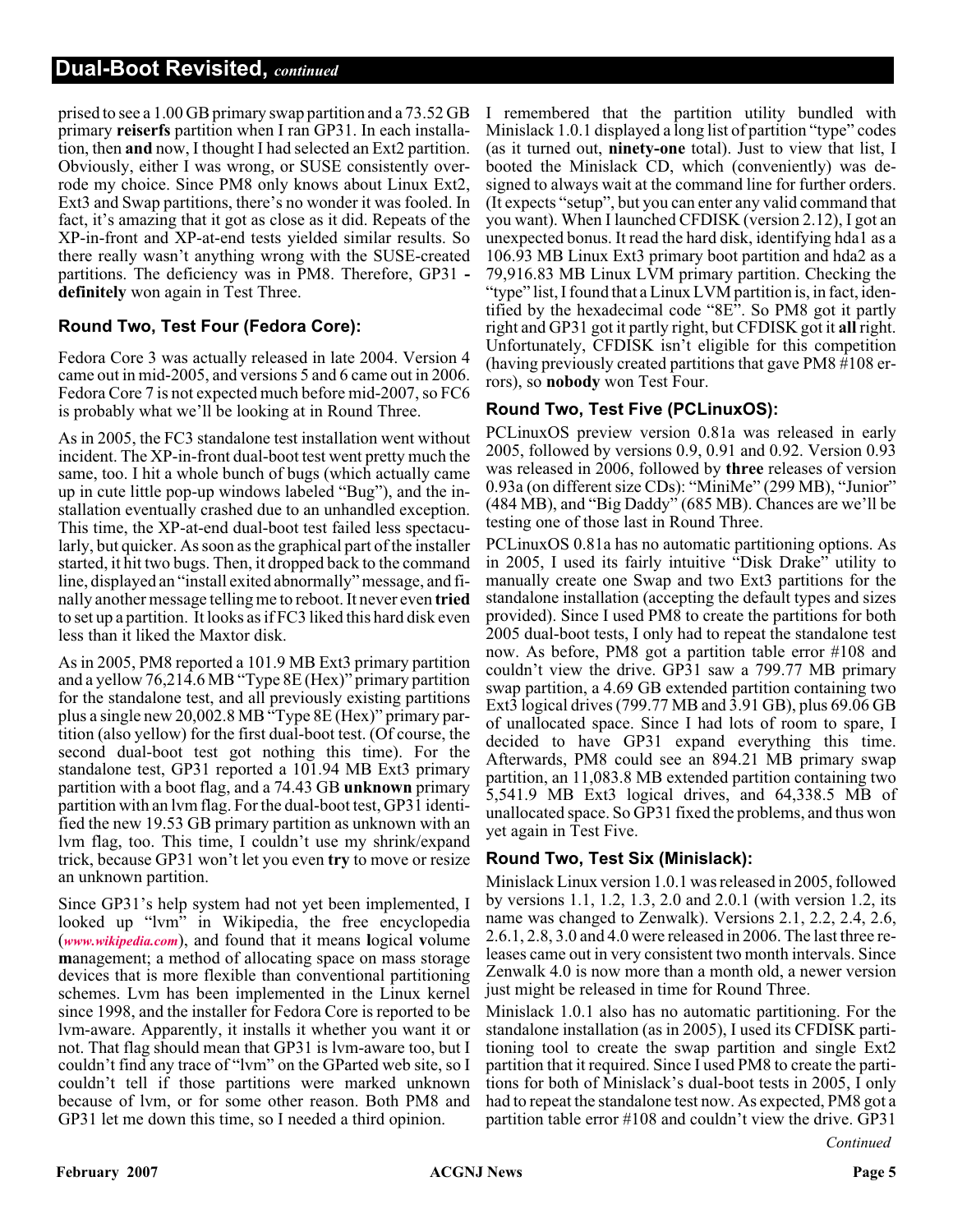### **Dual-Boot Revisited,** *continued*

saw a 953.83 MB primary swap partition, and a 73.60 GB primary Ext2 partition. With no room to spare this time, I had GP31 shrink the second partition so that it could expand the first. Afterwards, PM8 could see a 1,466.8 MB primary swap partition and a 74,849.7 MB primary EXT2 partition. So GP31 racked up another win in Test Six.

#### **Round Two, Test Seven (PC-BSD):**

PC-BSD 0.6 was my freshest download (barely a few days old) when I started the 2005 tests. It was released just **three** days after version 0.5a, and version 0.7 was released only two and a half weeks after 0.6. Before 2005 was over, versions 0.7.5, 0.7.8, 0.8, 0.8.1, 0.8.2 and 0.8.3 would be released. Versions 1.0, 1.1, 1.11 and 1.2 were released in 2006. Version 1.3 is due any minute, so it might be what we test next time in Round Three.

As a pre-version-one release, PC-BSD 0.6 was considered to be beta quality software, but it performed just fine in all three of my 2005 tests. My only quarrel with it was that PM8 got a partition table error #108 all three times. Even then, since BSD is a Unix-like operating system but is **not** Linux, I thought it likely that it created a different type of partition. Quoting my then-self, I said; "This time I think the partitions were right and PM8 was wrong." In these new tests, I proved that statement, but **not** with GP31.

Just like before, PC-BSD 0.6 only created a single partition for each of my three new installations. As in 2005, PM8 got a partition table error #108 (and thus couldn't see **any** details of the hard disk) for each one. For the standalone installation, GP31 saw a single 74.53 GB partition, of type **unknown**. In both dual-boot installations, GP31 saw the XP (39.07 GB NTFS) and extended (with15.93 GB FAT32 logical drive) partitions correctly, but the new partition created by PC-BSD was just a 19.53 GB unknown. Once again, I had to turn to my newly discovered "third opinion": CFDISK (version 2.12) on the Minislack 1.0.1 CD.

For the standalone test, CFDISK read the hard disk and identified hda1 as an 80,026.37 MB FreeBSD primary boot partition. It identified the smaller new partition made by each dual-boot test the same way. For completeness, I checked the CFDISK type list and found that a FreeBSD partition is hexadecimal code "A5". This time, both PM8 and GP31 failed to identify the new partitions. CFDISK succeeded, but it still isn't eligible for this competition. So, since it could at least**see** the individual partitions, GP31 barely squeaked by to win Test Seven.

#### **Summation of Rounds One and Two:**

In Round One, I discovered a new deficiency in PM8, and three deficiencies in GP31: PM8 can manipulate all NTFS partitions, but (at least when booted from DOS or Windows 95/98) it can **only** create NTFS version 3.0 partitions (the kind used by Windows 2000). GP31 can't recognize or manipulate FAT12 partitions. GP31 can't recognize or manipulate unformatted partitions (even those that GP31 itself created).

GP31 can **only** create or manipulate NTFS version 3.1 partitions (the kind used by Windows XP). It can identify a version 3.0 partition as NTFS, but it will get errors if it tries to manipulate one. This third deficiency in GP31 is the only really serious one from Round One. There are a lot of Windows 2000 installations still out there.

Round two highlighted a known deficiency in PM8, and turned up three new ones: PM8 can't do **anything** if it gets a partition table error #108. PM8 incorrectly identifies reiserfs partition as yellow Ext2 partitions. PM8 only partially correctly identifies Linux LVM partitions as yellow "Type 8E (Hex)" partitions. PM8 will get a partition table error #108 if it tries to identify a FreeBSD partition.

Round two turned up one minor and two major new GP31 deficiencies: GP31 displays partitions containing #108 errors as if they were good (but it **most definitely** knows how to fix them). GP31 identifies Linux LVM partitions as unknown (but at least it displays an "lvm" flag). GP31 identifies FreeBSD partitions as unknown.

#### **Conclusions:**

I was frustrated that I wasn't able to reproduce the "partition table error #110" conditions which Ubuntu gave me in 2005, but since those errors confounded PM8 completely, I can at least be assured that GP31 couldn't possibly have done any worse. So the omission of this particular test can't be counted against GP31. It might have won, or it might have tied, but it **couldn't** have lost.

Except for FAT12 partitions (which I may be the only person in the world still using) and NTFS partitions (which I avoid like the plague as much as possible), GP31 is the clear winner. It's undoubtedly as good as or better than PM8 in most areas, and (while PM8 will probably never be upgraded again) GP31 can only get even better in the future.

The GParted live CD is **definitely** included in my computer toolkit from now on.

This round of tests also turned up an unexpected bonus: CFDISK booted from a CD. While I wouldn't trust it to create any new partitions (at least until I get an upgraded version that doesn't give PM8 #108 errors), CFDISK's purported ability to identify 91 different file systems could certainly come in handy. Those of you who read my two "Paranoid Computing" articles (in the May 2005 and April 2006 issues of the ACGNJ NEWS) know that I have my own dream version of Linux, which would require a new piece of hardware and is thus beyond my current capabilities. However, my experience here suggests a much simpler project that should be within my immediate reach; a boot CD containing my favorite Linux utilities (even though I've only got one at the moment). Or maybe I could create a dual-boot CD, containing my favorite DOS utilities as well. Maybe I could even post it on distrowatch. Hmm, "Bob Linux", I **like** the sound of that name. This could be the start of something big.

I'll come back down to earth and write up the Round Three test results next time. See you then.  $\Box$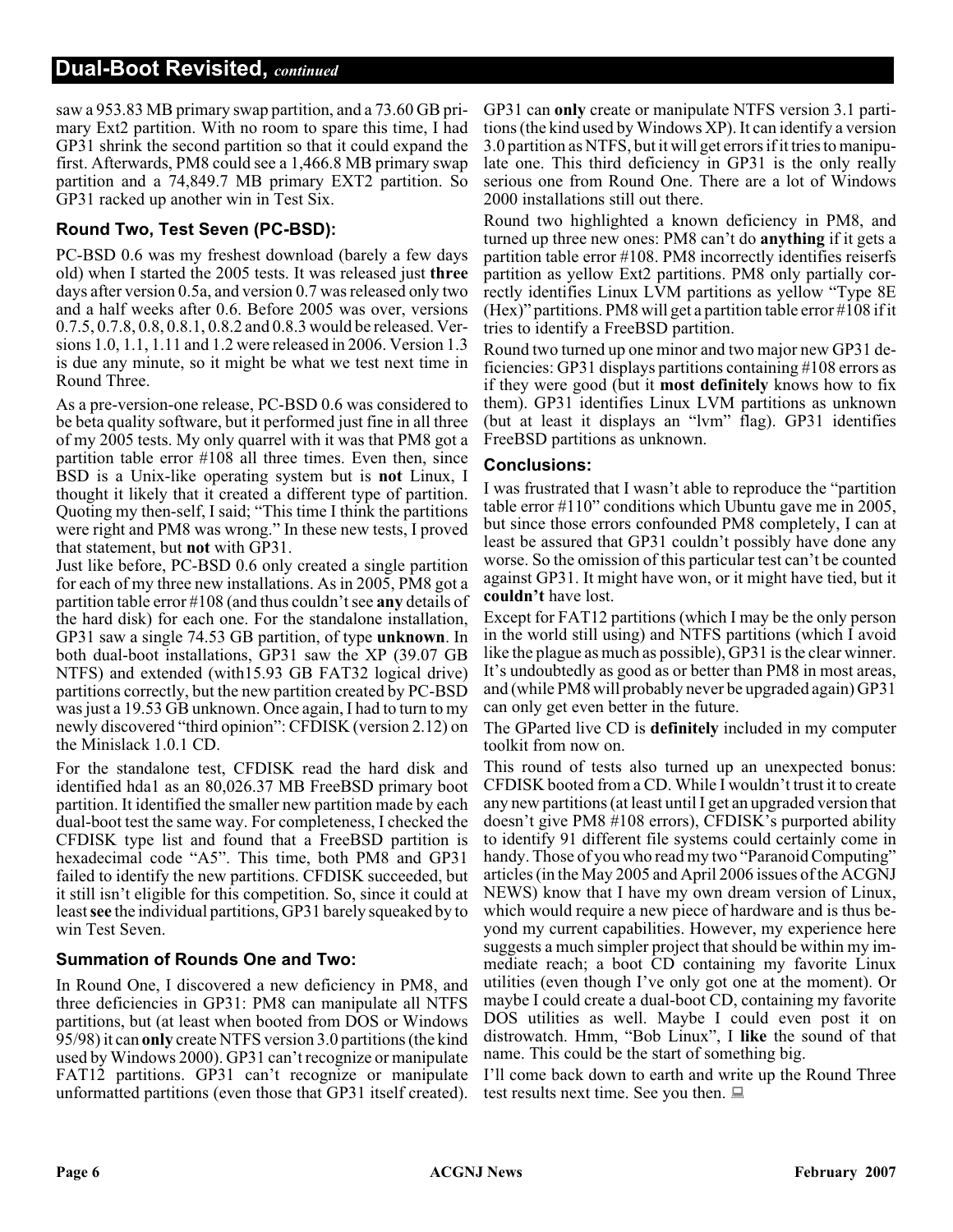## **Changing Hard Drives**

*Richard Kennon (drtrdguy@volcano.net), Amador Computer Users Group (<http://www.acug.net>)*

The time came when the bearings in my hard drive began to I did do one bit of smart planning Ta-Da! I had simply copied sing a little after running all day. So, being the wise person I am, I decided to replace it as a preventative measure. It turns out a job like that requires planning. I am not a planning person. I don't do planning. I am more spontaneous. That is a euphemism for "lazy." My grandmother used to tell me, "Lazy people work the hardest." Oh, how true.

First, I thought I was covered because I had a backup by Acronis True Image 8.0 — wrong! I had one main hard drive with one partition, "C:" and I had never dreamed of running with more than one partition. So, I bought a second hard drive to use for the backups. After the new main hard drive was installed by a professional, I brought it home and tried to restore the backup. It was then I learned you can't restore an Acronis backup to the active partition. When I tried, it wiped out everything. Back to the Pro for a new XP reload with two partitions on the new hard drive. It has gigabytes to spare. The two partitions were named "C:" and "F:" for whatever reason. The spare hard drive was renamed "D:" and the CD drive was renamed "E:". Go figure. I was able to restore my old C: drive contents to the new F: drive. So now I have everything on the new F: drive but my machine boots up on the new C: drive and I can't figure out how to utilize the new F: drive. Of course, real men don't ask directions, so I decided to slug it out on my own. I thought I saw a bright side to this as the old C: drive was cluttered with years' accumulation of garbage. I would start afresh!

The first thing to do is get back on the air, the Internet. So, I went to Outlook Express. First I had to call the ISP to find out how to reconnect. A nice lady walked me through the process, no sweat. Then I discovered I had no address book. Of course, it is on the F: drive. How to find it? After some searching on the web, I found out the address book is in files named, \*.wab. Cinch! Just search the F: drive for \*.wab files. Not there. Then I noticed the fine print that says it does not find hidden files. A click on "Advanced" led me to a box that allows finding hidden files. It turns out the hidden files are in a hidden folder so it was doubly challenging. It was relatively easy to copy these files and paste them in the same hidden folder in the new C: drive. Whaddayu know? It worked. The message files are empty but I can't think of a good reason to try to repopulate them.

Now, if I am on the air, it seems the next urgent step is to reestablish some protection. But, first, I downloaded SP-2 and a host of other Microsoft updates. I think I saw a note flash across the screen that said they sent 60 updates. Then came Microsoft Windows Defender (beta). However, apparently all it does is look for spyware. I am not clear on this so, since I subscribe to McAfee firewall and virus protection, I went to their site and downloaded all that. Now, I feel better.

all my Documents and Settings files and sub folders to the backup drive. Copying all this back to the new C: drive was a cinch and it saved all my valuable writings and pictures. Now if I could just find that great picture of Aunt Edith from two Christmases ago. If you ever transfer to a new computer or hard drive, do lots of this copying. Disk space is cheap and copying it back is so easy.

Finding the original software disks that were loaded years ago was not so easy. They were tucked here and there in many different convenient places. That is, convenient until you want to find them. I was mostly lucky and had to purchase a newer version of only one program. You see, I am neither a planner nor an organizer. You wonder how I have survived these many years? I am very lucky.

One other aspect of "afresh" I decided to try was going to Open Office instead of Microsoft Office. This is another ungood idea. Doctors warn against experiencing dual traumas like retiring and immediately moving to a retirement community. Adding this stress to the disk change stress was probably not a good idea. Besides, Outlook Express won't use the Open Office dictionary. I did find the old MS Office disk but I decided to try this as an experiment. So far so good but there are a number of features I don't like because I am used to the other features. I will keep with it for a while

In conclusion (this is what our pastor says ten minutes before the end of his sermon), you will be faced with changing computers and/or hard drives. As the weatherman and some politicians are fond of saying, "It is not if but when." I do not recommend my approach. I have spent many hours on it. Plan, plan, plan. Talk to some knowledgeable people and perhaps even search the Internet for help. Good luck.

PS. I sent a copy of this to Gene Barlow who sold me the Acronis program and this is his reply:

"Acronis True Image has a cloning function that will copy your entire hard drive to the replacement hard drive in one easy step. When you are done, you simply place the new drive in the place of your old c: drive and it becomes your new c: drive. This feature of True Image would have had your old hard drive replaced in just a few minutes and with one easy step. Next time you need to do something with hard drives, send me a note and I'll try to help you do it quickly and with the least work possible."

Maybe the next time I will ask before! But, that would have transferred all the garbage, as well.

*There is no restriction against any non-profit group using this article as long as it is kept in context with proper credit given the author. The Editorial Committee of the Association of Personal Computer User Groups (APCUG), an international organization of which this group is a member, brings this article to you.*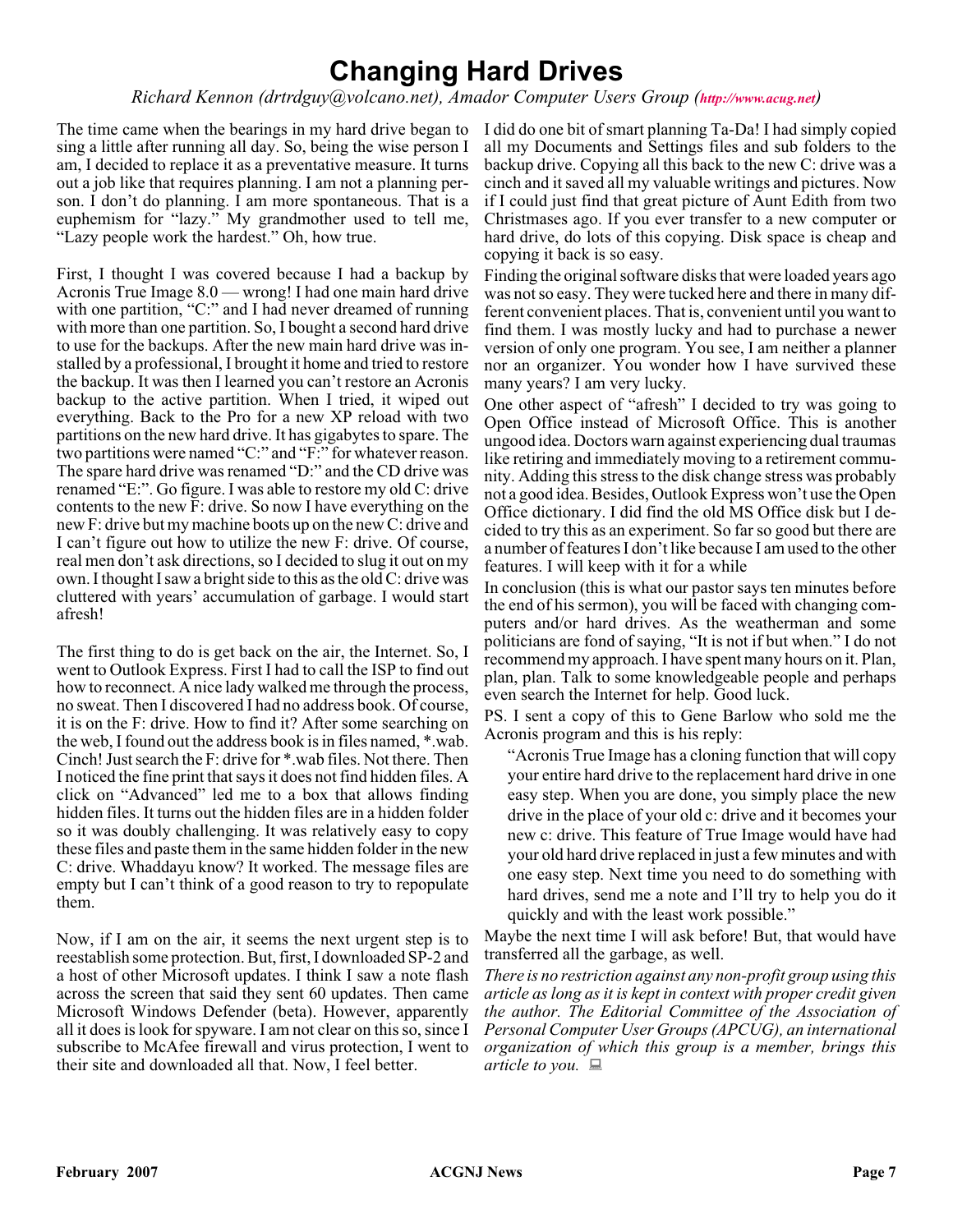## **From The DealsGuy**

*Bob (The Cheapskate) Click, Greater Orlando Computer Users Group*

It was with sadness that I read the final issue of Blue Chip News, newsletter of the Saginaw Valley Computer Organization *<http://www.svca.org>*. Describing the end must have been tough for their long time editor Lynn Kauer to write since he has long been one of the faithful for the benefit of the members. I thought I even detected a tearstain on that page. The final bell rang when four long time volunteers moved away and nobody would step forward to replace any of them, and the same problem for some other long time volunteers who wanted to relax for a while. With too few members willing to help with the work, it became necessary to determine the group's future, and only 13 members bothered to show up for the final meeting. I feel that the no-shows were actually the real losers. Two SIGs will continue to run independently. I hope the members who couldn't find the time realize the error of their ways and revive the group. I had occasion to visit that group several years ago and it was a fun night. My meeting badge still hangs in my office; my name written on a 5¼" floppy.

This is not the first user group to shut down recently for the same reason, and the abundance of free-riders assures that it won't be the last. Some groups are still doing well even though they also have some long time workers who cannot get replaced. I have long heard the refrain about the Internet replacing user groups because it has every thing a computer user needs to know, but I don't buy that statement. Nobody from the Internet is going to stand in front of you trying to explain something so you can better understand it, and answer your questions in the process. Nor will anybody from the Internet stop by and help fix your problem computer for free. Yes, there are some people who could read the answers on a Web page and know exactly what to do, but I am not one of them and many other people are not that capable either without friends to help. Most important though, the friendship and camaraderie of a user group is irreplaceable.

I know my opinion will be mostly ignored because freeloader members are what they are, but that type of member should think about all the answers and information they get at a meeting or presentation, and consider giving back instead of just taking. Try it, you might enjoy it, and there are lots of ways to give back.

#### **Be Aware!**

I now use mostly new product announcements and have not tried any of them. These are their own words, but I have severely edited them to fit, and reworded a few places, so do check for better information on their Web sites. Hopefully you already knew that. Check for policy statements.

#### **A New Dictionary For Your Pocket PC**

LingvoSoft has released the new LingvoSoft Dictionary 2007 for Pocket PC. The latest dictionaries are available to provide instant bi-directional translations between English and French, German, Italian, Polish, Spanish, Turkish and Russian, and are faster than before. The 2007 dictionaries are fully compatible with the most popular MS Office application

letting users translate any word found in an Internet Explorer webpage. Speaking versions speak their translations aloud using the most sophisticated TTS (text-to-speech) technology available. A synonym search and full usage information for every translation that includes part of the speech, gender, comment, transcription and sentence examples rounds out the improvements.

User group members get a 25% discount on any LingvoSoft software title at *<http://www.lingvosoft.com>*.. Simply enter certificate code "MY8UZPF7M4" in the 'Add Gift' field of the shopping cart and click the "Add Gift" button. (Deal good until March 2007)

Find out more about the new and improved LingvoSoft Dictionary 2007 for Pocket PC here:

*<http://www.lingvosoft.com/info/software/Pocket-2007/?refid=16179>*

LingvoSoft Dictionary 2007 is core component of a complete language solution called LingvoSoft Suite *<http://www.lingvosoft.com/info/software/Suites/?refid=16179>*. *<http://www.lingvosoft.com/?refid=16179>*

#### **A New CD/DVD Label Maker**

Acoustica Inc. has released Acoustica CD/DVD Label Maker Version 3.x, which now supports LightScribe Direct Disk Technology™. LightScribe Direct Disc Labeling is a new technology that offers users a simple, no-hassle way to burn professional, silkscreen-quality labels on CDs and DVDs. Using the same laser that burns data in their disc drives, users burn their data as always, flip the disc over, reinsert it into the drive and burn a precise, iridescent label with their desired text and graphics using the same laser that burns the data. No printer, permanent marker or adhesive labeling is required.

Acoustica CD Label Maker can automatically import track information directly from iTunes play lists, or from dozens of play list file types, can import track information from CD-Text, FreeDB, and MusicBrainz, and can directly read track/file information from MP3 or data CDs and DVDs. Its auto-track formatting allows you to format your tracks layout in a variety of styles, including circular and spiral text, with a single click. You can also hide and show specific tracks fields (title, artist, genre, etc.) or hide/show tracks listings altogether with a single button click or menu selection. It prints on over 500 stock sticker labels and CD jewel case templates. Acoustica CD/DVD Label Maker also supports direct-to-CD printing on more than 70 printers.

A free 7-day trial is available for download at *[acoustica.com/cd-label-maker/download.htm](http://www.acoustica.com/cd-label-maker/download.htm)* System Requirements: PentiumII-400, Win 98/NT/2K/ME/XP, 128 MB Ram, Printer. Requires less than 250 MB of hard disk space.

LightScribe Requirements: LightScribe-enabled drives and LightScribe media

Pricing: US Price \$21.95, but computer club member receive a 20% discount when they enter COMPUTERCLUB in the coupon box. All versions include lifetime support.

*continued*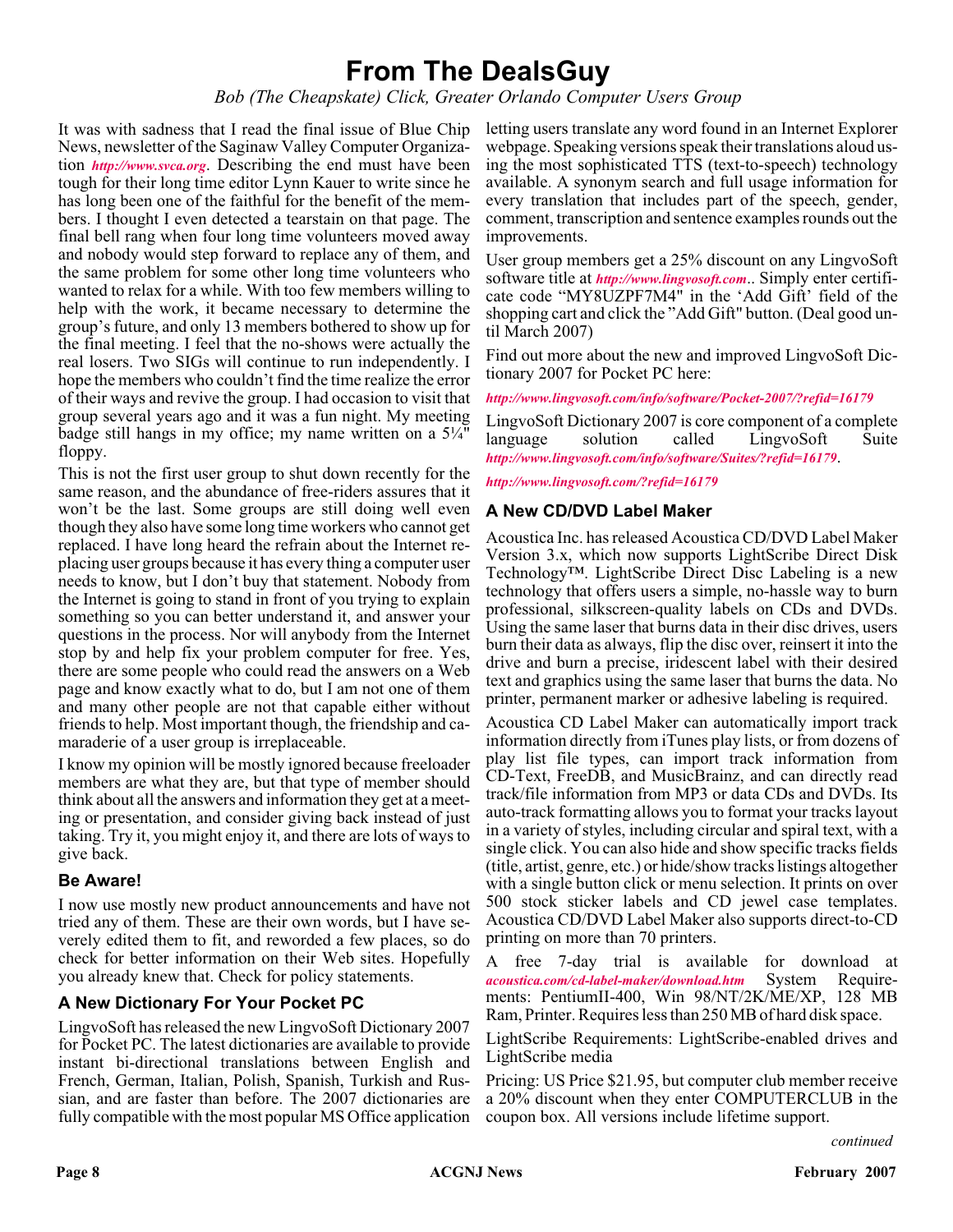## **Tour the World with World Wind**

*Rob Rice (articles@isp.com), Computer Club of Oklahoma City (<http://www.ccokc.org/>)*

Lots of folks are familiar with Google Earth the free downloadable virtual globe program. Yet, I am finding that many have never heard of NASA'S World Wind. World Wind is developed at the NASA Ames Research Center and is an open-source competitor to Google Earth. While it has been around for several years, it is a fascinating piece of software that can keep you glued to your monitor for hours on end.

Like Google Earth, this free program maps the earth by superimposing images obtained from satellite imagery and United States Geological Survey aerial photography over a 3D globe. Once the 60 megabyte program has been downloaded and installed, you are treated to a true-color image of the entire Earth from space upon opening the program. The globe can be manipulated with your mouse. Use the mouse wheel to zoom from satellite altitude down to any place on earth. Hold the left



*Continued*

### **DealsGuy**, *continued*

#### **Remote Administration and Monitoring Software**

V.A.P. Software has released version 6.0 of Net Control 2, remote administration and monitoring software for classroom, office, and home networks. Starting at only \$45 for the Home Edition, Net Control 2 enables you to control networking machines remotely using the keyboard and mouse, manage files, send messages (text, graphics, sound), and share any desktop with users. Version 6.0 introduces Desktop Recorder. It lets users record a sequence of actions taking place on the desktop and adds voice instructions to the record.

Users can transfer large files (above 1MB) much faster because version 6.0 has a special mode of transferring files. The "Remote Desktop" feature is extended in the "View One Control All" mode so you can view screenshots of all remote machines. Click on a screenshot and it will activate a Remote Desktop session for the selected machine. When "Autoconnect at startup" mode is selected, Net Control 2 Client opens the connection automatically at startup. Check our site at *<http://www.netcontrol2.com/nc2.html>* to learn about other new and enhanced features.

Net Control 2 v.6.0 runs under all versions of Windows (95-2003) and costs \$99 (US) for a Standard Edition license that allows the installation of administrator components on 1 machine and user components on up to 10 user machines. User group members get a 20% discount on Net Control 2 by using the coupon code: VADI-63DT. For other types of licenses, please refer to *<http://www.netcontrol2.com/fulllist.html>*. Licensed customers are entitled to premium technical support by email. Further information is available from<br>www.netcontrol2.com. Direct download link: *www.netcontrol2.com*. Direct download link:  $www.net control2.com/getfile.php?id=232600.exe$ *netcontrol2.com*.

#### **Protect Your Images With Your Own Watermark**

Watermark Factory announces version 2.53 of image protection tool, packed with new effects and image processing technologies. This update allows you to use a Vista-compatible product version as soon as you migrate to the new operating system. New features allow working with EXIF and IPTC information. Watermark Factory v2.53 helps you create a visible protection without destroying the overall aesthetic impression of an image. You can create a smart-looking text or a logo watermark and integrate it into your image. Once your watermark is created and saved, easily retrieve it and use it again with just a couple of mouse clicks.

Watermark Factory allows adjusting opacity and offers shadow, embossing and engraving effects. As for a logo, you can emboss the image and make it opaque to different degrees. The anti-aliasing technology implemented in the program will render your watermark crystal-clear quality. Three modes of positioning allow the user to tune the watermark placement to the image size and margins, and set a desired tilt angle.

Watermark Factory v2.53 runs under Windows 95/98/XP/NT/2003/VISTA platforms and costs \$69 USD for a single user license and \$149 USD for a business license. User group members receive a 30% discount on the new version of Watermark Factory v2.53 by using the discount coupon SBE-KX6U. Free technical support and minor upgrades are extended to all registered users. A free trial version is available for download at

*[www.watermarkfactory.com/download/WatermarkFactory\\_setup.EXE](http://www.watermarkfactory.com/download/WatermarkFactory_setup.EXE)*.

Product page link: *<http://www.watermarkfactory.com>*

Voice Mail: 1 (206) 984-1843

Fax: 1 (206) 984-2378

Postal address: Pacific Business Centre: Sibental, P.O. Box 34069 #381 Seattle, WA 98124-1069, USA

*That's it for this month. Meet me here again next month if your editor permits. I'll have other new announcements on my Web site page. This column is written to make user group members aware of special offers or freebies I have found or arranged, and my comments should not be interpreted to encourage, or discourage, the purchase of any products, no matter how enthused I might sound. Visit my Web site at <http://www.dealsguy.com>.*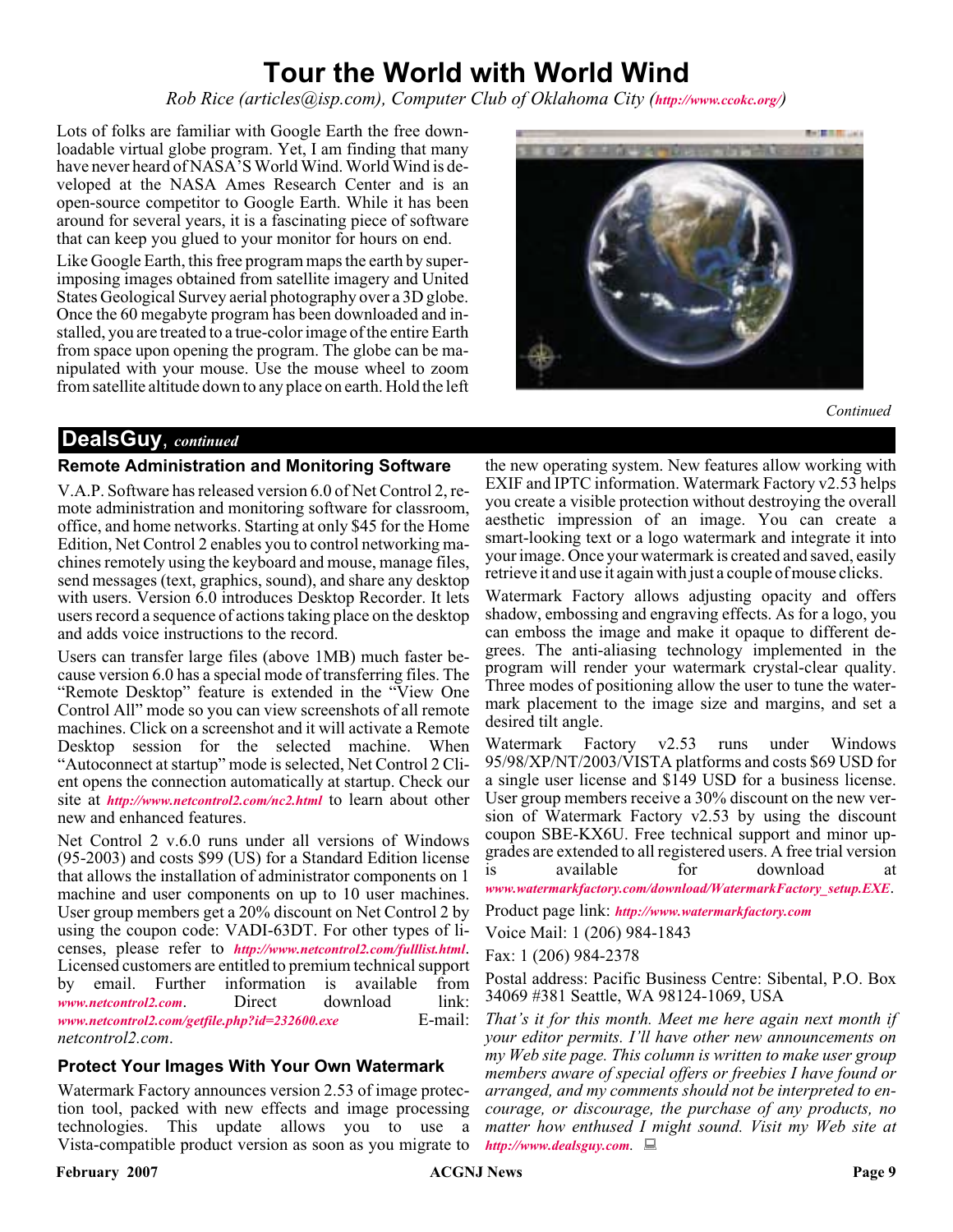## **Tour the World**, *continued*

button and move the mouse to rotate the globe and the right button to tilt it.

The Landsat satellite imagery and Shuttle Radar Topography Mission data allows one to experience Earth terrain in 3D, just as if you were flying low over the landscape. Visit any place in the world.



But as they say on TV, "Wait! There's more!" World Wind also comes with virtual globes of the Moon, Venus, Jupiter, Mars and the Sloan Digital Sky Server, which allows you to explore outer space.

A variety of views are available. Below is a summary from the World Wind website:

*Blue Marble*: World Wind has a full copy of the Blue Marble, a spectacular true-color image of the entire Earth as seen on NASA's Earth Observatory: the Blue Marble. Put together from data of a variety of satellites such as MODIS and Terra, the Blue Marble can be seen in all its glory at 1 km per pixel resolution.

*Land Sat 7*: Using World Wind, you can continue to zoom past Blue Marble and reveal the extremely detailed seamless mosaic of LandSat 7 data. LandSat 7 is a collection of images from 1999-2003 at an impressive 15 m per pixel resolution. It includes other color bands such as the infrared spectrum. Users will be able browse these different sets as they become available. Any changes and updates are automatically inherited by World Wind.



LandSat 7's resolution makes it possible to see your own city, neighborhood, or landmarks in your vicinity. Seeing the whole globe like this puts the world in context with scientifically accurate data. The complete LandSat 7 data set is too large to fit on a single machine so World Wind only downloads what you see and stores a compressed copy on your computer for later viewing.

#### *SRTM*

Combining LandS at 7 imagery with Shuttle Radar Topography Mission (SRTM) Data, World Wind can display a dramatic view of the Earth at eye level. Users will literally be able to fly across the world in any direction.



In addition, World Wind can exaggerate these views so a user can easily pick out the details.

#### *NASA SVS*

Goddard Space Flight Center (GSFC) has produced a set of visually intense animations that demonstrate a variety of subjects such as hurricane dynamics and seasonal changes across the globe.

World Wind can take these animations and play them directly on the world. Anyone can immediately grasp where the event is taking place as World Wind rotates automatically into view.

#### *MODIS*

Moderate Resolution Imaging Spectroradiometer or MODIS produces a set of time relevant data that's updated every day. MODIS catalogs fires, floods, dust, smoke, storms and even volcanic activity.

World Wind produces an easily customized view of this information and marks them directly on the globe. When one of these color coded markers are clicked, it downloads the full image and displays them.

MODIS images can download publication quality material at a resolution of 250 m per pixel. A new fresh set of images can be downloaded every day.

World Wind also has a "tour mode" to automatically skim through any number of samples.

#### *GLOBE*

World Wind is capable of browsing through and displaying GLOBE data based on any time the user wants. For example, a *Continued*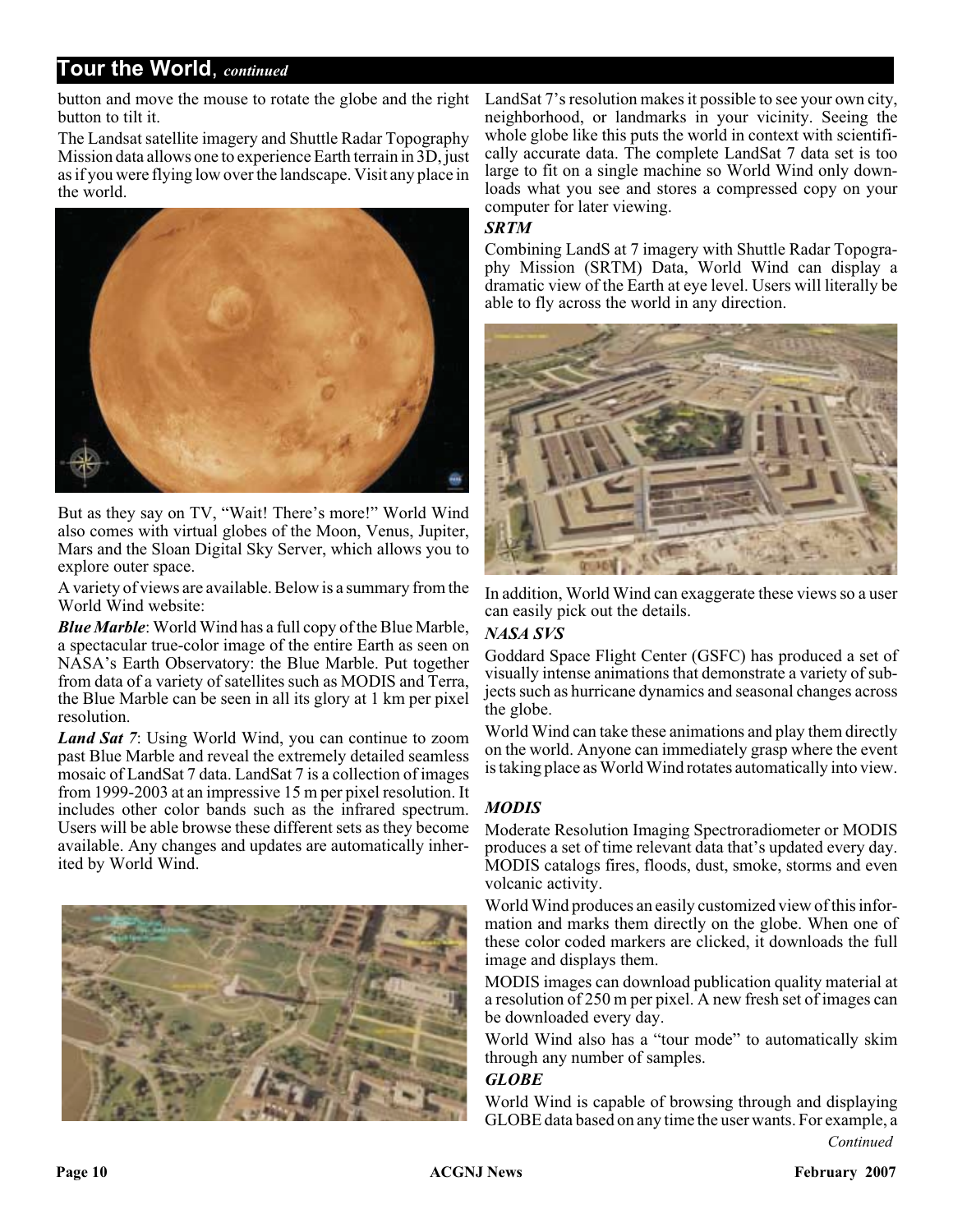## **Tour the World**, *continued*



user can download today's (or any previous day's) temperature across the world.

You can view rainfall, barometric pressure, cloud cover, or even the student GLOBE samples themselves. Each sample comes with a temperature scale

#### *Country & (USA) State Borders*

World Wind has a complete set of borders that traces every *Minimum system requirements*: country and state. As you zoom into the world, the boundaries become more precise

You can observe where mountain ridges and rivers have formed the political boundaries of today.

#### Place names

World Wind has a full catalog of countries, capitals, counties, cities, towns, and even historical references. The names update dynamically, by increasing in number as the user zooms in. This prevents too many names from cluttering up the screen. It's likely that you'll find your own town no matter how big or small it is in World Wind.

#### *Visual Tools*

World Wind comes with a variety of visual guides that help the user's experience such as latitude and longitude lines, as well as extremely precise coordinate data.

These helpers can be toggled on or off any time and are viewable with any of World Wind's other features turned on.



#### *Landmark Set*

World Wind has the capability to display actual 3d models of landmarks on the Earth. This helps to see the world in context to places a user may have been to. Those landmarks that do not have 3D models for it yet have place markers similar to how MODIS displays places of interest.

World Wind is an incredible and highly addictive program that anyone with a high speed Internet connection should not be without. Give NASA'S World Wind a try and you won't be sorry you did!



Windows 2000, XP, or 2003 3D graphics card Internet connection Sorry, no support for Linux or Macintosh yet Microsoft .NET 1.1 Microsoft DirectX 9.0c 700 MHz or higher CPU 128 MB RAM 1 GB disk space (World Wind's cache size is 2 GB by

default; you must reduce the size of your cache) With the minimum configuration, performance and

functionality may be less than expected.

#### *Recommended configuration*

1.4 GHz or higher CPU 256 MB of RAM DSL/cable connection or faster 3 GB of disk space

World Wind Home Page: *<http://worldwind.arc.nasa.gov/index.html>*

World Wind Wiki, "A knowledge base about NASA's World Wind that anyone can edit":

*[http://www.worldwindcentral.com/wiki/Main\\_Page](http://www.worldwindcentral.com/wiki/Main_Page)*.

World Wind Forums: *<http://forum.worldwindcentral.com/>*

Video Card Compatibility List

*[http://www.worldwindcentral.com/wiki/Video\\_Card\\_Compatibility](http://www.worldwindcentral.com/wiki/Video_Card_Compatibility)*

*There is no restriction against any non-profit group using this article as long as it is kept in context with proper credit given the author. The Editorial Committee of the Association of Personal Computer User Groups (APCUG), an international organization of which this group is a member, brings this article to you.*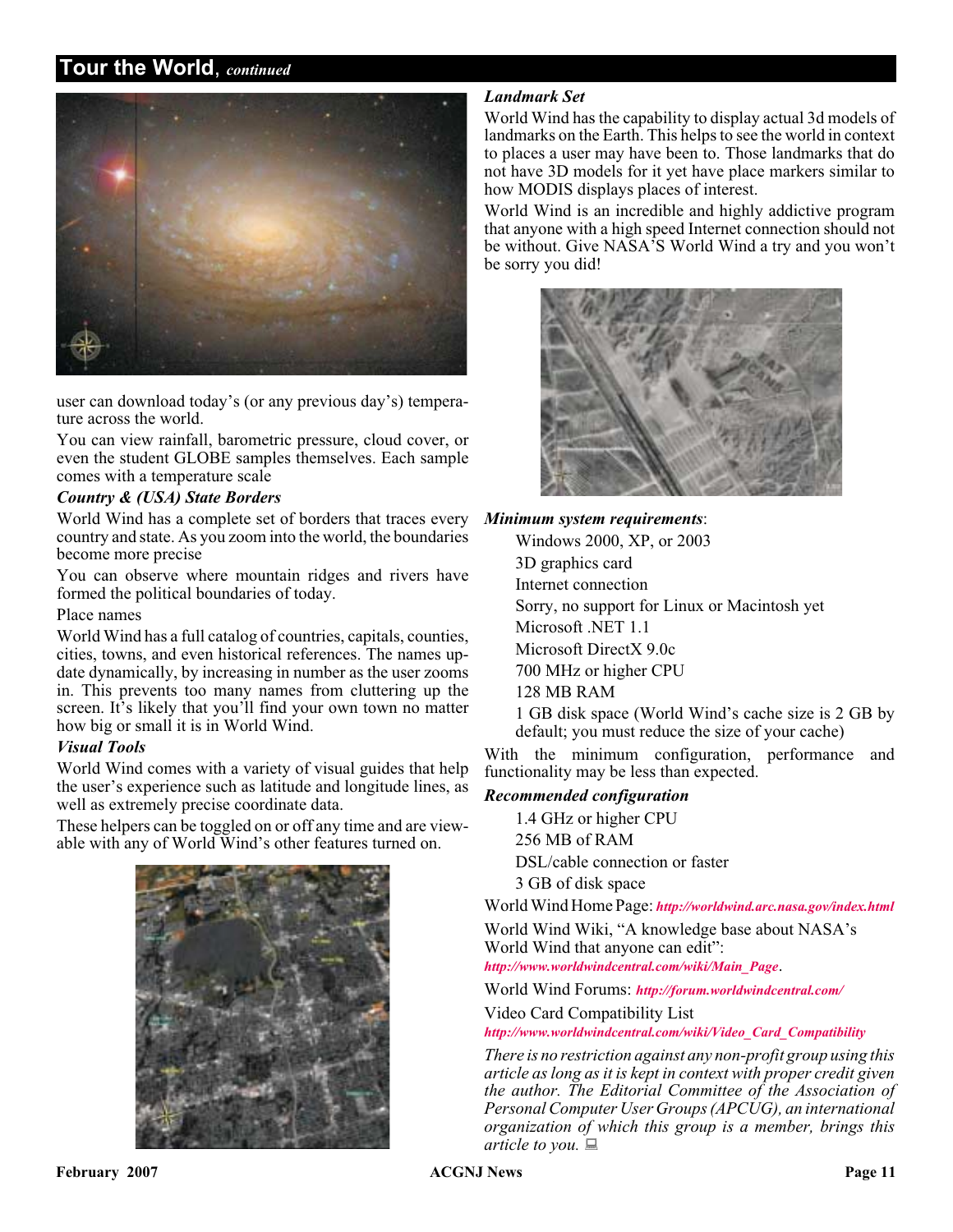## **Laptop Desk — Accessory Provides Comfort & Ease of Use**

*Gabe Goldberg (gabe@gabegold.com), APCUG Advisor; Capital PC User Group (<http://www.compukiss.com>)*

It's the rare simple device that hitches a ride on multiple derneath it. So the computer's heat is well-vented, avoiding trends simultaneously. How simple? Three moving parts. Which trends? First, folks downsizing living quarters as their nests empty; second, increased use of laptop PCs as primary, only, or secondary computers; and third, laptop computers operating hotter as they become ever more powerful. The device? The Laptop Desk from LapWorks.

It's an elegantly simple laptop stand. My wife calls it, "a seemingly insignificant piece of plastic, which I love". Before she had it, she was constantly trying to find things to put under her computer to prop it up. She tried books of varying sizes, pieces of wood, parts from other office equipment, TV remotes, whatever came into view. None of them worked and the laptop's utter flatness drove her crazy.

Now, she takes it everywhere she takes her laptop. "It's great!", she says. She props it up at varying angles, depending where she's working...on her lap, a table, a desk, wherever she moves, and she moves around a lot. Folding flat and sliding into the laptop case, it's not in the way when she's on the move. It allows customizing the keyboard angle for easy typing. And because of the elevation, our cats no longer walk across or lie down on laptop keyboards.

The stand consists mostly of two sturdy hinged plastic pieces with raised rubber pieces that hold the laptop in place. A smaller third piece fits into slots providing five different elevation options.

The hinged pieces, rippled in design with raised rubber pieces, hold the laptop in place and allow air to circulate un-

discomfort from resting the laptop on your lap or major damage to the computer.

Three models of The Laptop Desk are available: the UltraLite, for newer/lighter laptop computers; the Laptop Desk 2.0, for heavier PCs; and the Laptop Desk 1.0, a simpler version not providing elevation, intended for human-lap use only.

Costing less than \$30, the Laptop Desk is a handy addition to portable PC computing. And unlike most computer accessories, it needs no assembly or installation, doesn't require reading instructions, and includes no software that will become obsolete.

Manufacturer: LapWorks

*<http://www.laptopdesk.net>*

Retail: About \$30

*This article from the CompuKISS Web site, www.compukiss.com, is copyrighted by Gabriel Goldberg. It may be reproduced, for single use, or by nonprofit organizations for educational purposes, with attribution to CompuKISS. It should be unchanged and this paragraph included. Please e-mail gabe(at)gabegold.com when you use it, or for permission to excerpt or condense.*

*There is no restriction against any non-profit group using this article as long as it is kept in context with proper credit given the author. The Editorial Committee of the Association of Personal Computer User Groups (APCUG), an international organization of which this group is a member, brings this article to you.*

## **Back Issues Needed**

The editor is attempting to build a CD containing all issues of ACGNJ News in pdf format, but our collection is incomplete. We're hoping some faithful reader has been hoarding them and will be willing to lend them to us just long enough to scan them. We promise to return them quickly. Thanks Joseph Gaffney, who loaned his collection for scanning. Below is a list of what we still need.

1985: June, July, August, September

1984: August

1976: January, February, March, April (pamphlet-size booklets)

1975: All issues (pamphlet-size booklets)

If you can supply any of these missing issues (or scanned images or good copies), please contact the Editor by email (*[bdegroot@ptd.net](mailto:bdegroot@ptd.net)*). Those who supply missing issues will receive a free copy of the resulting CD as our thanks for your help.  $\Box$ 

## Advertising Rates

|                                                      | Rates                                    |       | Specifications                                                             |
|------------------------------------------------------|------------------------------------------|-------|----------------------------------------------------------------------------|
| Full page                                            | $7" \times 10"$                          | \$150 | Published monthly except July and<br>August                                |
| $2/3$ page                                           | $4\frac{1}{2} \times 10$                 | 115   | Closing date: 1st of preceding<br>month. Ex: Apr 1 for May                 |
| $1/2$ page                                           | $7 \times 5$<br>$3\frac{1}{2} \times 10$ | 85    | Black & white only on white un-<br>coated offset stock                     |
|                                                      |                                          |       | Non-bleed                                                                  |
| $1/3$ page                                           | $2\frac{1}{4} \times 10$                 | 57    | Printed by sheet fed offset                                                |
|                                                      | $4\frac{1}{2} \times 7\frac{1}{4}$       |       | Halftone screen: 120                                                       |
| $1/4$ page                                           | $3\frac{1}{4} \times 5$                  | 50    | Negatives rightreading, emulsion<br>side down.                             |
|                                                      | $2\frac{1}{4} \times 7$                  |       | Halftones/photos \$10 extra                                                |
| $1/6$ page                                           | $2\frac{1}{4} \times 5$                  | 35    | Ads must be camera ready                                                   |
|                                                      | $4\frac{1}{2} \times 2\frac{1}{2}$       |       | Send check with copy, payable to<br>ACGNJ Inc.                             |
| $1/8$ page                                           | $3\frac{1}{4} \times 2\frac{1}{2}$       | 30    | Material should be sent to ACGNJ,<br>PO Box 135, Scotch Plains NJ<br>07076 |
| Business card                                        |                                          | 25    | For further information contact                                            |
| 10% discount for 3 or more<br>consecutive insertions |                                          |       | Frank Warren, (908) 756-1681,<br>kb4cvc@webwarren.com.                     |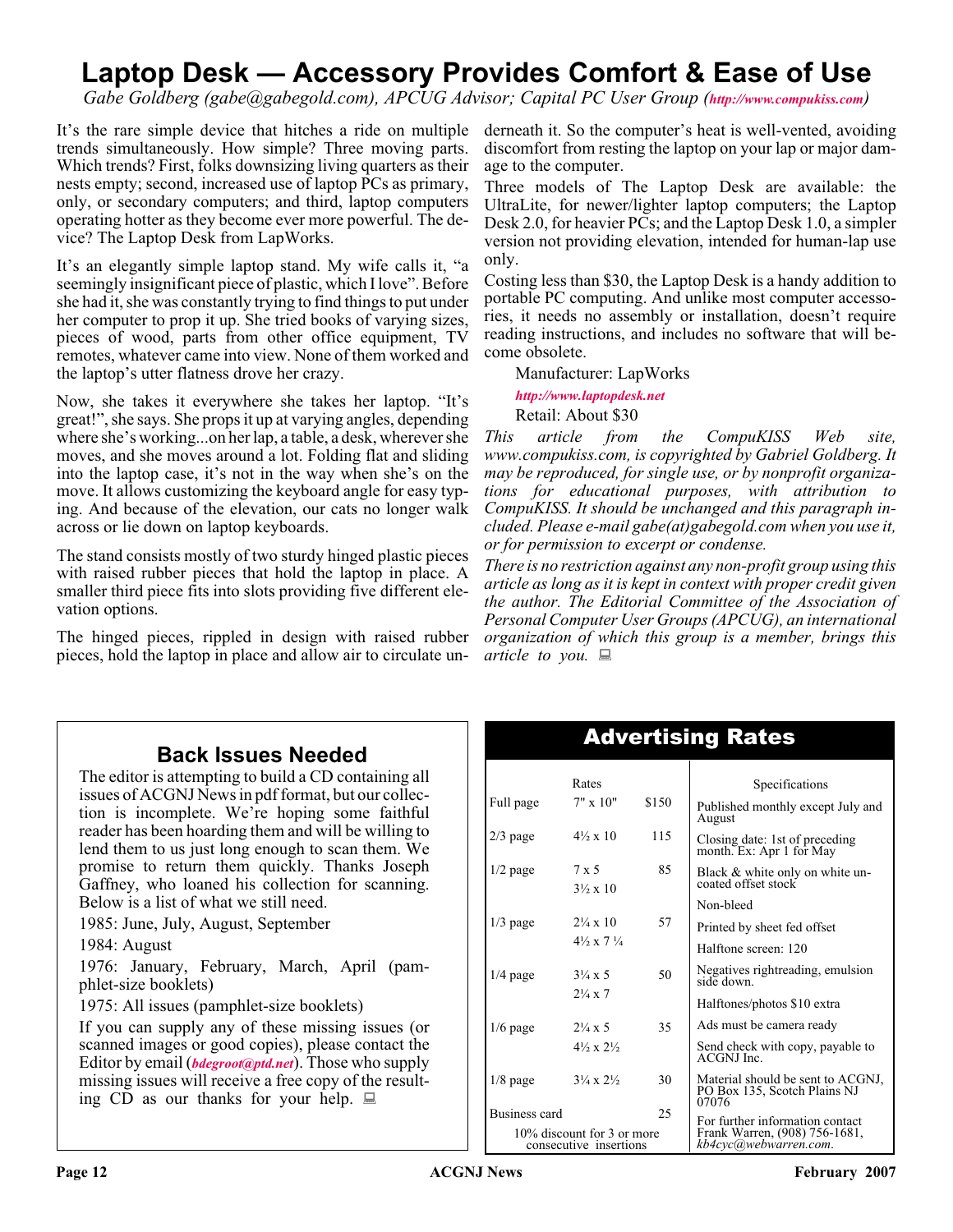## **Safeguarding Your Data**

*Mindi McDowell, U.S. Department of Homeland Security, US Computer Emergency Readiness Team*

When there are multiple people using your computer and/or programs on your computer that you do not use, consider you store sensitive personal and work-related data on your computer, it is especially important to take extra security precautions.

#### **Why isn't "more" better?**

Maybe there is an extra software program included with a program you bought. Or perhaps you found a free download online. You may be tempted to install the programs just because you can, or because you think you might use them later. However, even if the source and the software are legitimate, there may be hidden risks. And if other people use your computer, there are additional risks.

These risks become especially important if you use your computer to manage your personal finances (banking, taxes, online bill payment, etc.), store sensitive personal data, or perform work-related activities away from the office. However, there are steps you can take to protect yourself.

#### **How can you protect both your personal and work-related data?**

*Use and maintain anti-virus software and a firewall*: Protect yourself against viruses and Trojan horses that may steal or modify the data on your own computer and leave you vulnerable by using anti-virus software and a firewall (see Understanding Anti-Virus Software and Understanding Firewalls for more information: *[us-cert.gov/cas/tips/ST04-005.html](http://www.us-cert.gov/cas/tips/ST04-005.html)*; *[us-cert.gov/cas/tips/ST04-004.html](http://www.us-cert.gov/cas/tips/ST04-004.html)*. Make sure to keep your virus definitions up to date.

*Regularly scan your computer for spyware*: Spyware or adware hidden in software programs may affect the performance of your computer and give attackers access to your data. Use a legitimate anti-spyware program to scan your computer and remove any of these files (see Recognizing and Avoiding Spyware for more information: *<http://www.us-cert.gov/cas/tips/ST04-016.html>*).

*Keep software up to date*: Install software patches so that attackers cannot take advantage of known problems or vulnerabilities (see Understanding Patches for more information: *<http://www.us-cert.gov/cas/tips/ST04-006.html>*). Many operating systems offer automatic updates. If this option is available, you should turn it on.

*Evaluate your software's settings*: The default settings of most software enable all available functionality. However, attackers may be able to take advantage of this functionality to access your computer. It is especially important to check the settings for software that connects to the internet (browsers, email clients, etc.). Apply the highest level of security available that still gives you the functionality you need.

*Avoid unused software programs*: Do not clutter your computer with unnecessary software programs. If you have

uninstalling them.

*Consider creating separate user accounts*: If there are other people using your computer, you may be worried that someone else may accidentally access, modify, and/or delete your files. Most operating systems (including Windows XP, Mac OS X, and Linux) give you the option of creating a different user account for each user, and you can set the amount of access and privileges for each account. You may also choose to have separate accounts for your work and personal purposes. While this approach will not completely isolate each area, it does offer some additional protection.

*Establish guidelines for computer use*: If there are multiple people using your computer, especially children, make sure they understand how to use the computer and internet safely. Setting boundaries and guidelines will help to protect your data (see Keeping Children Safe Online for more information: *[http://www.us-cert.gov/cas/tips/ST05-002.html](http://)*).

*Use passwords and encrypt sensitive files*: Passwords and other security features add layers of protection if used appropriately (see Choosing and Protecting Passwords and Supplementing Passwords for more information: *[www.us-cert.gov/cas/tips/ST04-002.html](http://www.us-cert.gov/cas/tips/ST04-002.html)*;

*[www.us-cert.gov/cas/tips/ST05-012.html](http://www.us-cert.gov/cas/tips/ST05-012.html)*). By encrypting files, you ensure that unauthorized people can't view data even if they can physically access it. You may also want to consider options for full disk encryption, which prevents a thief from even starting your laptop without a passphrase. When you use encryption, it is important to remember your passwords and passphrases; if you forget or lose them, you may lose your data.

*Follow corporate policies for handling and storing work-related information* If you use your computer for work-related purposes, make sure to follow any corporate policies for handling and storing the information. These policies were likely established to protect proprietary information and customer data, as well as to protect you and the company from liability.

*Dispose of sensitive information properly*: Simply deleting a file does not completely erase it. To ensure that an attacker cannot access these files, make sure that you adequately erase sensitive files (see Effectively Erasing Files for more information: *<http://www.us-cert.gov/cas/tips/ST05-011.html>*).

*Follow good security habits:* Review other security tips for ways to protect yourself and your data: *<http://www.us-cert.gov/cas/tips/>*.

Produced 2006 by US-CERT, a government organization. You are permitted to reproduce and distribute documents on this web site in whole or in part, without changing the text you use, provided that you include the copyright statement or "produced by" statement and use the document for noncommercial or internal purposes. (*[www.us-cert.gov/legal.html](http://www.us-cert.gov/legal.html)*)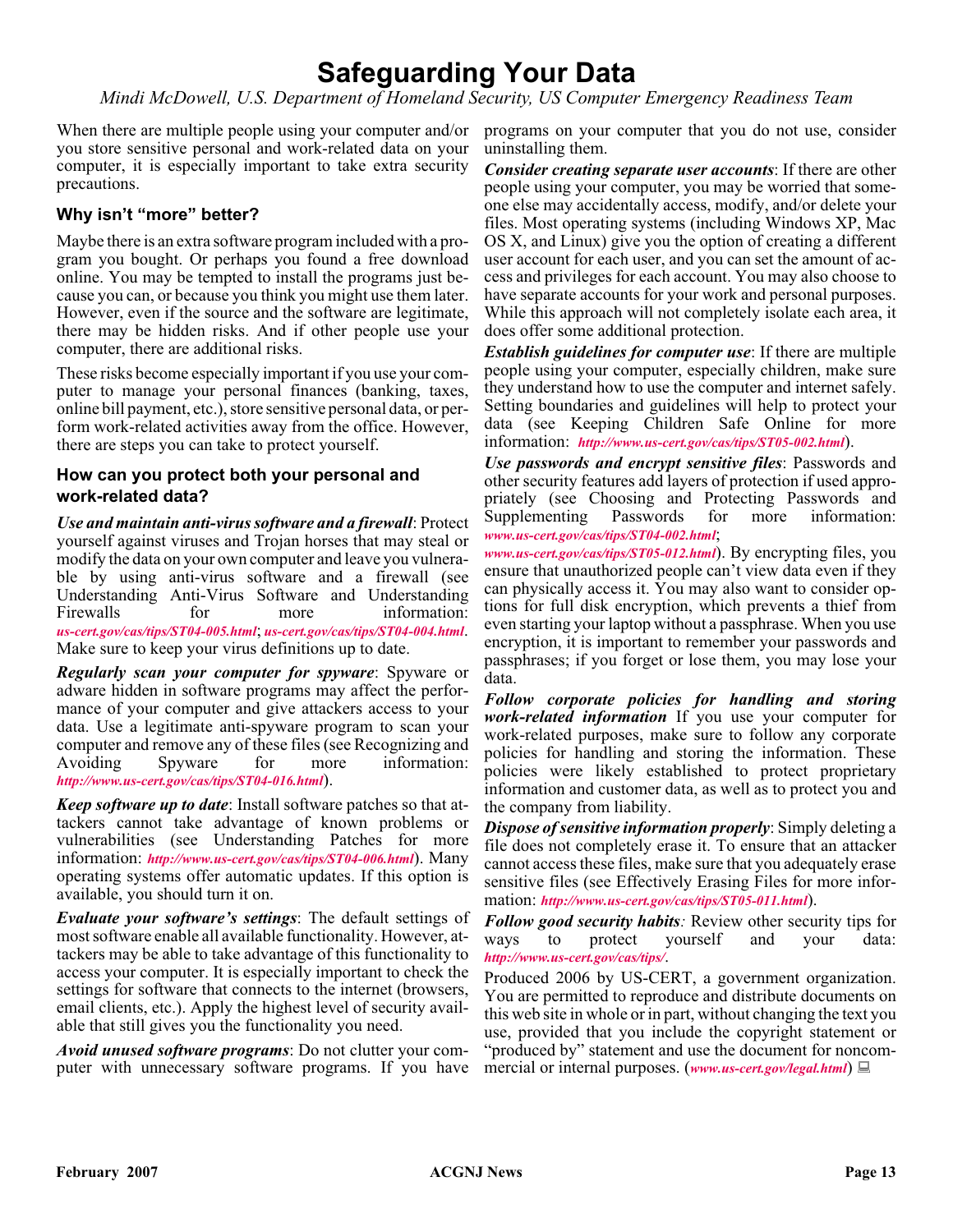## **Shopping for Free and Open Source Software**

*Bill Wayson (bwayson@gmail.com), Channel Islands PC Users Group (<http://www.cipcug.org>)*

By the time you read this, the holiday shopping season will be over and many of you will be trying to figure out what to put on your new computer. It seems fitting, then, to make a few suggestions of programs you will find in your Web browser-based shopping center, the Mall of Free and Open Source Software, or the Mall of FOSS. All of the suggestions made here are suitable not only for users of Linux and BSD, but also for Windows diehards. In some cases, other operating systems, such as the Mac and Solaris are supported. So fire up your computer and head on out to the Internet highway. Oh, and you can leave your credit card at home, for the goods at the Mall of FOSS are priced most attractively: free.

#### **Screensavers**

The holidays are really meant for the child that resides in all of us, and all children want to have fun. So spice up your PC with some fun items. Start by stopping at the Really Slick Screensavers Web site at *<http://www.reallyslick.com/>*. Here you will find out-of-this-world, mesmerizing screen savers that range from "psychedelic" to "nauseating." One includes great sound effects. They all perform best with hardware-based video acceleration, but that should not be a problem with recent hardware. Once you see these, you'll never go back to the flying Windows or pipes again.

#### **Web Browsers**

Is your gift recipient still using Internet Explorer? Head on over to *<http://www.mozilla.com/>* to get Firefox for him or her. Firefox is a great Web browser with such features as tabbed browsing, configurable security, extensions that provide additional features, and themes that change the look and feel. Firefox version 2.0 was released Oct. 24. Or you can shop for a newer browser, Flock, at *<http://www.flock.com/>*. Flock is based on the same page rendering engine, Gecko, that the Mozilla family of browsers is built around. But Flock focuses on sharing and connecting with other people online, with enhanced support for blog posting, RSS feed integration, photo posting on Yahoo Flickr, and saving your bookmarks on the Internet for sharing between all the computers you use.

#### **Instant Messaging**

Maybe your giftee spends time in the world of instant messaging. If so, get Gaim, a multi-protocol instant messaging (IM) client, from *<http://gaim.sourceforge.net/win32/>*. Gaim will work with several different protocols, including AIM, MSN, Yahoo!, Jabber, ICQ and others, so it could become the only IM client anyone needs. If someone prefers the more traditional Internet Relay Chat (IRC), consider getting Xchat (*<http://xchat.org/windows/>*) or Kvirc (*<http://www.kvirc.net/>*) for them.

#### **Juice Receiver**

Has someone on your holiday giving list complained about using iTunes on Windows? That person may enjoy receiving an open source replacement, Juice Receiver, available at *<http://juicereceiver.sourceforge.net/>*. It has access to many of the

same podcast indexes that iTunes provides, as well as a number of indexes that it does not.

#### **Bittorrent for File Swapping**

If you have diehard computer geeks on your list, they most likely share files with their friends. The standard file-swapping protocol is bittorrent, and you will find bittorrent clients for them at *<http://www.bittorrent.com>* and *<http://www.getazureus.com/>*. Perhaps they have always wanted to create their own dynamic Web site but have balked at the price of commercial Web server software for Windows or the Mac. If so, head over to the XAMPP for Windows store at *<http://www.apachefriends.org/en/xampp-windows.html>*. XAMPP for Windows will give them everything they need to build a robust, full-featured, dynamic Web site, and it is ready to go out of the box.

#### **CLAMAV**

Does anyone on your list need or want to try a different virus scanner? The shop at *<http://www.clamwin.com/>* has the open source scanner, CLAMAV for Windows, available for you to give. They'll be getting a GUI-based virus scanner, free and automatic signature updates, and scheduled virus scanning.

#### **Outlook Alternatives**

The shops at *<http://www.mozilla.com/thunderbird/>* and *<http://shellter.sourceforge.net/evolution/>* offer alternatives to the Outlook e-mail client. The former site has Thunderbird, an easy-to-use product of the Mozilla project, while the latter provides Evolution, which sports additional support for calendaring and Microsoft Exchange e-mail servers.

#### **GIMP**

Moving on to applications, if there is one on your gift list who does any sort of work with images, ranging from doctoring photographs to graphics for a Web site, you owe it to them to stop off at *<http://www.gimp.org/windows/>* and pick up a copy of the GIMP. Somewhat mischaracterized as the "Poor Man's Photoshop," the GIMP provides a large range of image processing tools and plugins, as well as a framework for writing custom plugins. With the GIMP, they'll be able to do just about anything they'd ever want to do to their pictures.

#### **Audacity**

Or maybe you are looking for something for someone who is into sound recording, someone who perhaps was a Mr. or Miss A/V in high school? They undoubtedly would really enjoy receiving the Audacity sound recorder, editor, and writer. Look for it at *<http://audacity.sourceforge.net/>*. This powerful program literally will turn a PC into a full-featured sound recording and production studio. Pair it with a professional-quality sound card, and it is hard to beat at any price.

#### **DVD-Capable Media Players**

*Continued* Many of those on your gift list also want to be entertained, and maybe they'd like to watch a DVD while working at their computers. A couple of DVD-capable media players they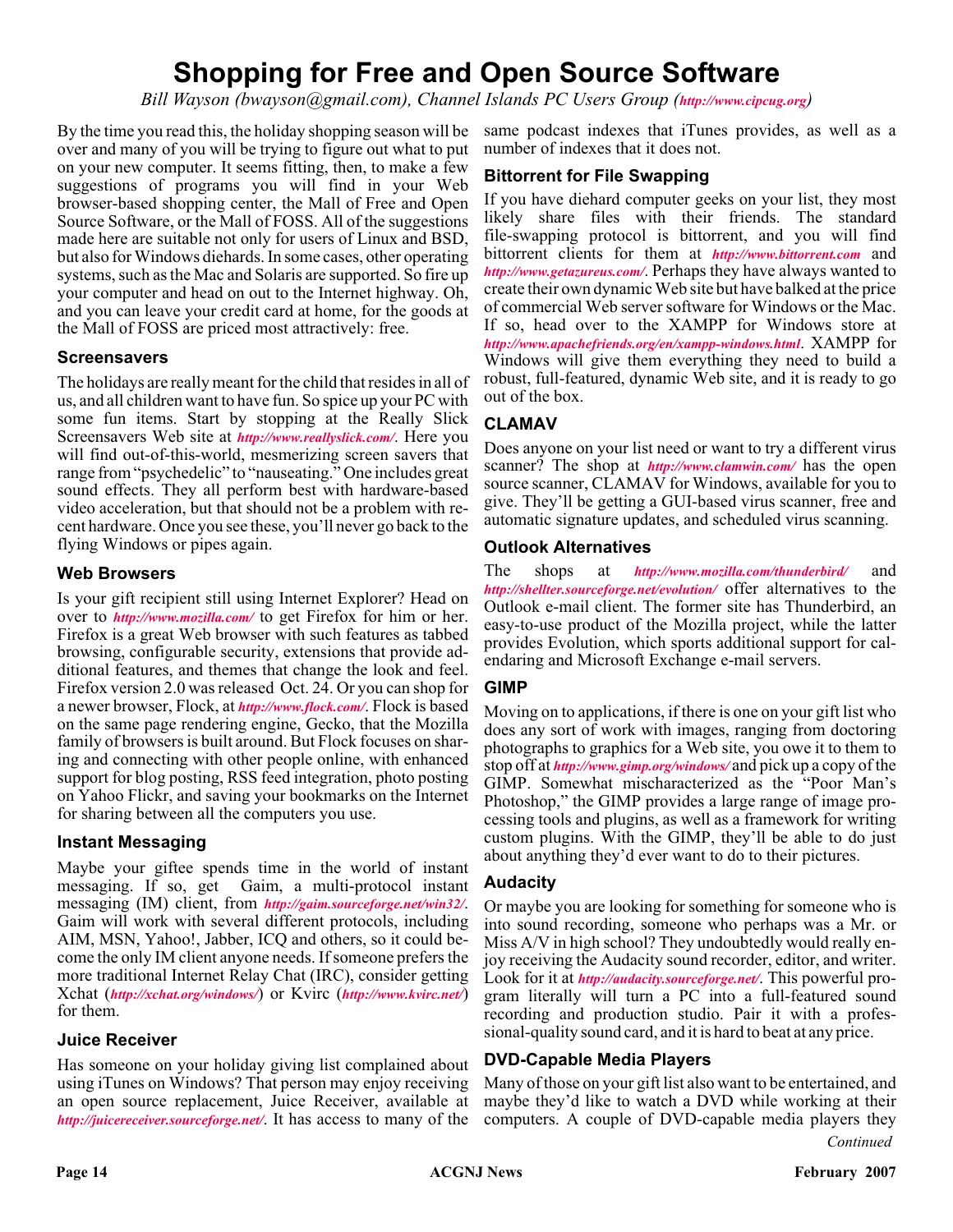## **Fun with Freeware**

*Cary Quinn (cary.quinn@gmail.com), Pikes Peak Computer Application Society, (<http://ppcompas.apcug.org/>)*

Here are a couple of utilities I have been using lately to correct a couple of bumps in the road to a positive Windows experience.

#### **OverDisk v0.11 beta (freeware)**

#### *<http://users.forthnet.gr/pat/efotinis/programs/overdisk.html>*

Elias Fotinis, a programmer from Greece, is one of those programmers you often find on the net who in their spare time writes little apps and utilities to solve some personal issue they might have getting the operating system, or some other program, to work the way they want it to.

One of the programs he has written is a disk space monitor called Overdisk. It basically scans a drive or folders of your choice and tells you how much space is being taken up by the files therein. One special difference with Overdisk though, is the way it graphs that data to your screen.

Instead of representing the files as a pie chart, or bar graph, Overdisk shows a breakdown of folders and files as a series of concentric rings, as if you were looking down onto the disk itself and seeing the files laid out below. But it's even better than that.

When you mouse-over a particular section of the chart, a tooltip window will appear to give you more information about that particular folder (size, number of subdirectories, and the number of files); and if you click on a specific point of the chart you can drill down to get the same information for individual files. Clicking on the center of the chart takes you back up the directory path, or you can click on the tree view on the side of the screen to better select a particular folder to view.

I find this utility most useful when trying to identify what parts of a drive need to have a cleanup, or which folders I need to prioritize for backups.

*Continued*

## **Shopping for Free, Open Source Software,** *continued*

would like can be found at http://www.mplayerhq.hu/ which offers the MPlayer media player — and *<http://www.videolan.org/>* — which offers the VideoLAN VLC player.

#### **Office Applications**

Chances are the computer users on your holiday gift list use traditional applications such as word processing, spreadsheets, presentations, and the like. There are several gifts in this category that you cannot go wrong with. OpenOffice.org is possibly the most popular open source office application suite available. The latest version, which can be found at *<http://www.openoffice.org/>*, is highly compatible with Microsoft's Word, Excel, and Powerpoint formats, and all but the most complex of documents can be shared in both directions. OpenOffice.org also supports out-of-the-box export to PDF and Flash formats.

OpenOffice.org is certainly not the only option in this arena. The Abiword word processor from *<http://www.abisource.com/>* is a mature product offering a range of features. Since it is a lightweight user of computer resources, it runs well on older hardware that might bog down under OpenOffice.org, Microsoft Office, and Vista.

GNUmeric, from *<http://www.gnome.org/projects/gnumeric/>*, is a nice, mature spreadsheet program that has all the options and features your giftee wants for the spreadsheet work. If someone would like something to help create pretty, Visio-like organizational and flow charts, stop over *<http://dia-installer.sourceforge.net/>* and pick them up a copy of DIA, a diagramming tool.

#### **PDFCreator, Scribus**

Do your giftees need to produce PDF documents? If so, they'll be grateful to receive PDFCreator, which is available at *<http://www.pdfforge.org/>*. PDFCreator works with any application that prints to the Windows printing system, making it easy to create not only PDF documents, but PNG, JPG, TIFF,

BMP, PCX, PS, and EPS as well. Or maybe they want to create professional-looking documents like brochures, booklets, or newsletters. For them, take a trip to *<http://www.scribus.net/>* and get them Scribus, a desktop publishing system with many of the same page layout and formatting features you expect to find in the more expensive commercial systems. Scribus also runs on the Mac.

#### **Web page design**

Do you have a Web designer on your giving list? He or she might like to receive Nvu (pronounced n-view, and found at *<http://www.nvu.com/>*), a WYSIWYG Web page editor that will remind you of Dreamweaver. With its integrated FTP client, it may be all an e-designer would need. Perhaps they prefer to develop their Web pages from scratch (or someone on your list might like to get an advanced text editor). If so, stop off at *<http://notepad-plus.sourceforge.net/uk/site.htm>* and pick them up a copy of Notepad++, which is what Windows' Notepad might be if it consumed strong steroids. It will give your recipient syntax highlighting, auto-completion, WYSIWYG markup, bookmarking, zooming, multi-document viewing, and much more.

I hope this gives you some ideas about which stores to look at for your holiday gift-giving needs. And do not forget the most important person on your holiday gift list: you! If anything here looks interesting as you read about it, make sure to get yourself a copy. The great thing about all the stores offering FOSS software gifts is that they always have a great two-for-the-price-of-one sale going on, the perfect holiday sale.

*There is no restriction against any non-profit group using this article as long as it is kept in context with proper credit given the author. The Editorial Committee of the Association of Personal Computer User Groups (APCUG), an international organization of which this group is a member, brings this article to you.*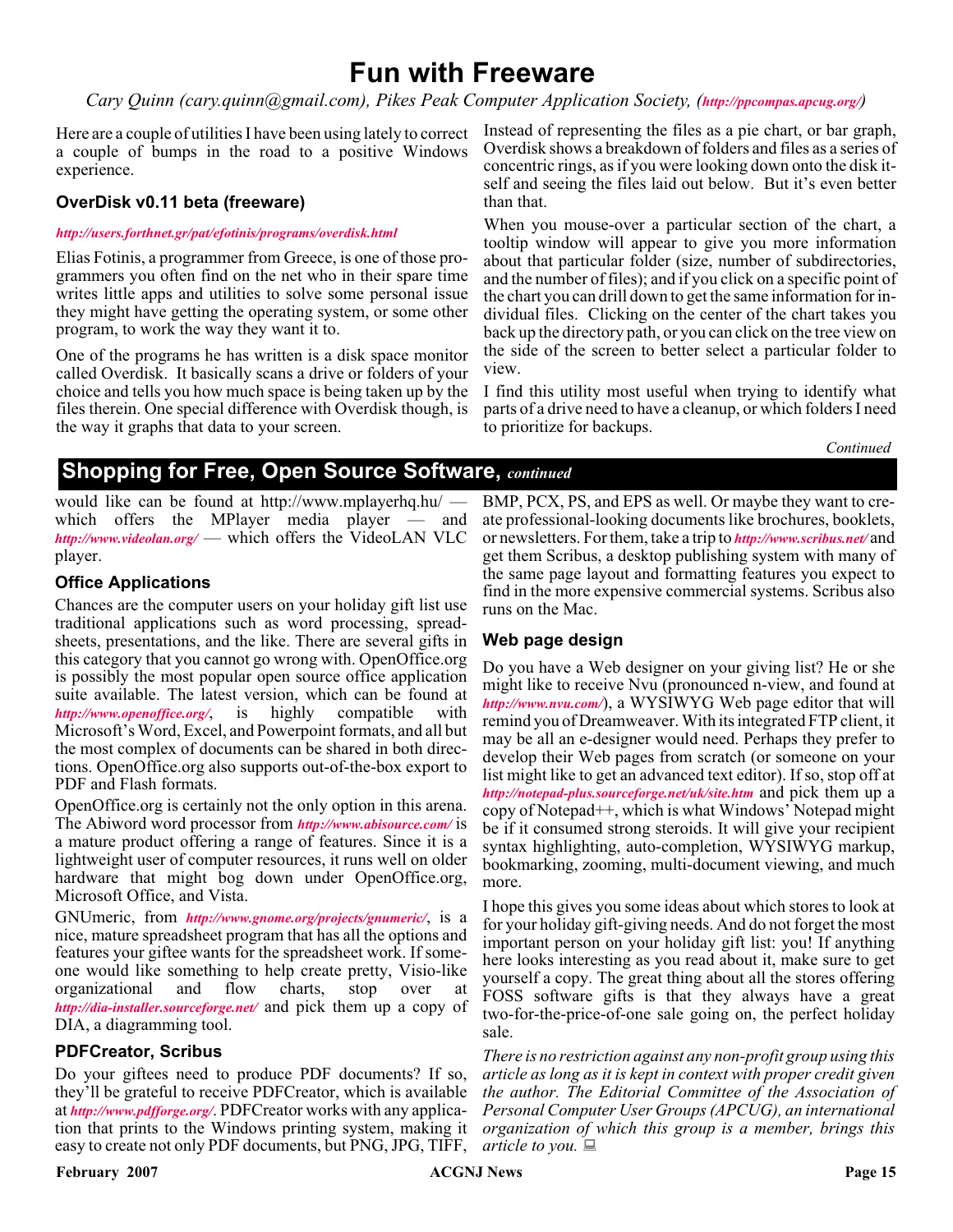## **Buying an HDTV?**

*Bob Elgines (Elginesz@rraz.net), Colorado River Computer Club*

Three things are necessary for true High Definition (HD) Television (TV): an HDTV, HD receiver (or tuner) and HD programming. All TV stations will be capable of HD by 2007.

New HDTVs are here and will be required starting in 2009; but, of course, there will be converters available. The standard for Antilog TV was 525 lines per frame vertically. The old mandates of FCC requirements were first 2004, and then 2007. There are many HDTV models out there and some of the description of their characteristics are confusing. Hopefully I can clear up a few items of concern.

**First,** let us consider the three **types** of TV screens or TV monitors:

**LCD** – Cheaper in price.

- They can be wall mounted;
- 37" weighs about 50 to 60 pounds;
- Sizes up to 52"; 4" to 5" thick;
- 160 degree view angle (with decreasing contrast);
- Lasts 10 to 20 years;

The thinnest, lightest sets and have minimum reflection of lights in the room.

#### **PLASMA** – Moderate in price.

They can be wall mounted;

42" weighs about 85 to 90 pounds;

Sizes 42" and up; 4" to 5" thick;

170 degree view angle (contrast good thru-out);

Lasts 10 to 20 years;

Better color accuracy and displaying the deepest black, but screen's shiny surface can produce reflections of room lights and static images can "burn-in", producing a ghost image.

**DLP** – (digital light processing).

Moderate in price for size;

Not wall mounted;

42" weighs about 45 to 60 pounds;

Sizes 42" and up;

8" to 15" thick;

160 degree view angle (contrast good thru-out); Lasts 8 to 10 years (bulb or lamp);

#### **Fun with Freeware,** *continued*

#### **Taskbar Shuffle (free, but accepting donations)**

#### *<http://www.freewebs.com/nerdcave/taskbarshuffle.htm>*

From the home of the nerd cave, comes a pretty nifty little tool that answers a minor nit I have had with the Windows Taskbar for a while—why you cannot drag and drop the programs listed on the taskbar to better arrange your programs to your preference. With Taskbar Shuffle, you can. That seems pretty simple, and it appears to work quite seamlessly within the OS. The utility leaves an icon running on your system tray that you

Some viewers may notice a "rainbow effect" on the edges of bright objects on the screen. DLP is used in most new projectors.

**Second**, lets discuss **resolution** (pixels are the number of dots per line), the higher the resolution the better the picture, or higher quality. The old Standard Digital TV format is 720 (Horizontal) x 480 (Vertical). The new HDTV formats are 720 and 1080, but most HDTVs also allow using the 480 standard. There are not many things out there for the 1080 "i or p" format. Where "p"= Progressive – draws lines on screen from top to bottom, and is considered the best for high speed movement without blur. Whereas "i"= Interlace – draws odd lines from top to bottom then even lines from top to bottom.

1024 x 768 pixels, 1366 x 768 pixels, and 1780 x 720 pixels all fall under the 720p format and many 720p-HDTVs accept the 1080i format.

1920 x 1080s fall under either the 1080i or 1080p format and most accept the 720p format.

Screen size is measured diagonally. Therefore, if you now have a 32" TV, you will most likely want a 37" to 42" for your replacement. That way you will have basically the same height, but of course it will be wider.

**Third**, let's discuss other concerns such as inputs and outputs (most sets come with stereo sound speaker systems):

**HDMI** – latest version is 1.3, this is a connector that requires a special cable and is not usually included with your TV. This could be used for 5.1 or 7.1 surround sound systems, video games such as X-Box, HD-Cable boxes, HD-DVD players, etc.

**Component** – One to three inputs are provided, used to connect DVD Players, games, etc.

**Cable Slot** – latest version is 2.0, used for Cable Simm Cards. Most cable companies are not interested, but new FCC mandates starting next year, 2007, may change this. Also some companies are considering including the Cable Card internally.

**Tuners**- Usually two tuners are included, one NTSC (we are now using Antilog & Digital TV, also called Standard TV) and one ATSC (this is the new HD digital TV tuner, required for HDTV). Stay away from a TV listed as "HD-ready", it does not have an ATSC tuner.

can use to turn it on or off, or close it down completely. I've been using it for a few months, and haven't noticed any conflicts with other windows or programs that have caused me to

There is no restriction against any non-profit group using this article as long as it is kept in context with proper credit given the author. The Editorial Committee of the Association of Personal Computer User Groups (APCUG), an international organization of which this group is a member, brings this

*Continued*

want to shut it off.

article to you.  $\Box$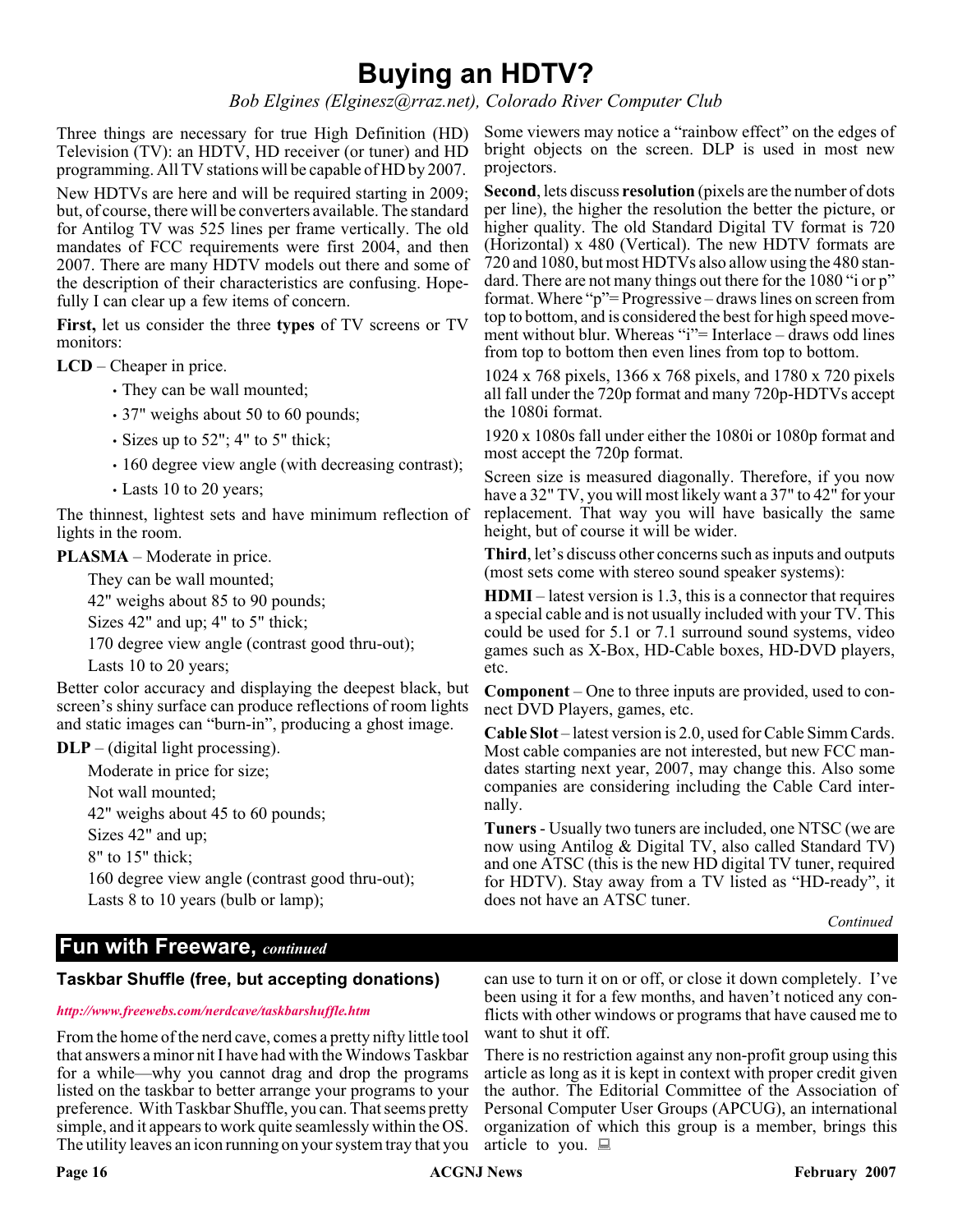## **The New, the Best, and the Worst**

*Collected by Pim Borman (swipcug@sigecom.net), SW Indiana PC Users Group (<http://swipcug.apcug.org> )*

#### **What Is Web2.0?**

Usually when major computer-related improvements are forthcoming, they are hyped long before they actually become available. Have you heard about Vista? I thought so.

Surprisingly, a major improvement in the Internet Web protocol, Web2.0, seems to have sneaked in through the back door. And yet, Web2.0 is to the old Web what the telephone was to the telegraph. With the traditional Web, you send a message, such as a request for a street map, to a Web address ("*www.mapquest.com*") that gets translated into a numerical Internet Protocol address by a Domain Name Server. The addressed site responds to your message and the connection is broken. To send a follow-up message ("zoom in") the wholeprocess must be repeated. Slow-slow-slow.

With Web2.0 the connection, once established, remains open until you close your browser window. This allows an immediate back-and-forth communication as if the distant Web site were located on your own computer. It allows you to go to Google Earth and seamlessly scroll and zoom the maps to your heart's content (provided your Internet connection is fast enough). It also makes it possible to provide application programs, such as an Office Suite similar to Microsoft Office, on a Web server to be made available via a Web2.0 connection. Several providers are moving in that direction, including Google and Microsoft. News sites can provide live hyperlinks whereby when your pointer hovers over a headline a summary of the news pops up on the screen. The possibilities are endless.

Happily, the user doesn't need to do anything to benefit from this new technology. The Internet servers provide all the programming that any major Web browser can understand. Enjoy!

#### **How Broad Is Your Broadband Connection?**

Not nearly as fast as you would like it to be, right? If you have a cable connection and the kid next door is online playing

Doom, or Bully, or whatever, you're sharing online access and your connection probably crawls. Not much you can do about that. But you can minimize some other delays.

One of these is the time it takes your browser to connect to the site you want to address. If you type an Internet address such as "*swipcug.apcug.org/index.htm",* a Domain Name Server (DNS) provided by your Internet Service Provider (ISP) translates it to the corresponding numerical Internet Protocol (IP) address. Unless the entry has been cached after having been used before, the lookup procedure may take some time.

OpenDNS is a new, independent, and free Domain Name Server that claims to be faster than many ISP servers, mostly by using a very large cache. In addition it keeps track of known phishing sites and blocks them with a warning message. It will also try to correct misspellings and still provide the intended Web site, or suggest possible sites you might be looking for. When I intentionally typed "*swipcug.apcug.NET* (instead of the correct *.ORG* domain) I got a choice of four possible sites with the correct one first on the list. Simple instructions for replacing the default DNS addresses of your ISP with the OpenDNS addresses can be found at *<http://welcome.opendns.com/>* ( read Steve Bass in *PCWorld, November 2006)*

If you want to check the download and upload speeds of your broadband connection you can use SpeakEasy at *[http://www.speakeasy.net/speedtest/](http://www.speakeasy.net/speedtest/ )* As I am writing this, on Friday at 10:45 pm, my connection speed with Sigecom to Chicago is: Download Speed: 3866 kbps (483.3 KB/sec transfer rate), Upload Speed: 347 kbps (43.4 KB/sec transfer rate), about as good as it gets in my experience. Speeds to Seattle are similar.

*There is no restriction against any non-profit group using this article as long as it is kept in context with proper credit given the author. The Editorial Committee of the Association of Personal Computer User Groups (APCUG), an international organization of which this group is a member, brings this article to you.*

### **Buying an HDTV?,** *continued*

**Summary**: It boils down to what you think looks and operates the best for your situation. Ask questions and check out the specification of the unit you wish to buy. If you are upgrading your cable or satellite service to HDTV, be sure to ask for "hi-def", not digital. Good luck!

*There is no restriction against any non-profit group using this article as long as it is kept in context with proper credit given the author. The Editorial Committee of the Association of Personal Computer User Groups (APCUG), an international organization of which this group is a member, brings this article to you.*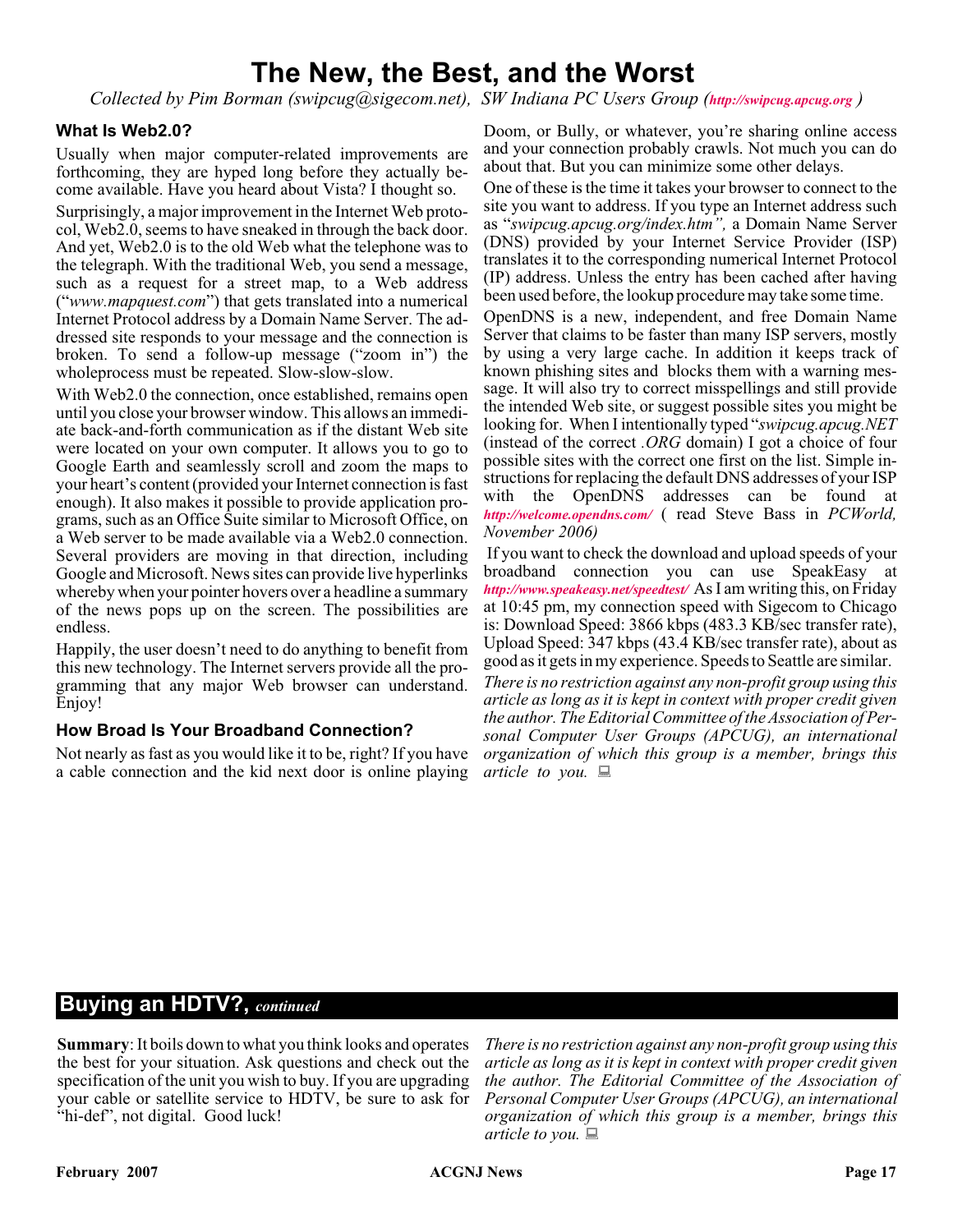## **SIG News**

### **C/C++ Programming**

*Bruce Arnold (barnold@blast.net)*

#### *<http://www.blast.net/barnold>*

This group is devoted to programming languages in general and C, C++, and C++ for Windows programming in particular. Each month a small but hopefully useful program (complete with source code) is presented for discussion.

*January:* Clip1 Version 1.10 . - a Print Screen Utility for C++ Version 7 and Visual Studio 2005. New Bells and Whistles added to the original.

- A menu bar has been added to replace the functionality of the buttons.
- If needed, the clipboard is automatically copied after 2 seconds.
- A "Rubber Band" algorithm now allows selecting (cropping) part of the image.
- The image may be copied back to the Clipboard for emailing, etc.

• Picture files may be "Dropped" on the GUI. (Graphical User Interface)

• A Help button (menu) has been added for user instructions.

• As earlier, the GUI image can then be printed with a *Meetings are postponed until further notice.*variety of options.  $\Box$ 

#### **Java**

#### *Mike Redlich (mike@redlich.net) <http://www.javasig.org>*

The Java Users Group covers beginner, intermediate, and advanced level Java programming. Primary focus is on developing useful/practical applets and applications, but can include related topics such as Java I/O, JavaBeans, Reflection, object-oriented programming and software design issues. Meetings are held the second Tuesday of the month starting promptly at 7:30 PM.

*February 13*: Developing Amazon Web Services with Java. With ten services launched, Amazon Web Services provides developers access to inexpensive, scalable web-based business solutions and infrastructure. Amazon.com opened its technology and product vault in 2002, via Amazon Web Services, to allow developers the ability to construct powerful applications using the resources the company spent ten years and over \$2 billion developing. Jinesh Varia, Evangelist for Amazon Web Services, looks at real world examples of how developers have utilized Amazon Web Services' open APIs to develop exciting, profitable businesses. Jinesh will also demonstrate the newly launched Amazon Elastic Compute Cloud (Amazon EC2) which allows developers to build a virtual computing environment in minutes and only pay for computing usage. This session will also explore other innovative integrations of Amazon Web Services such as Amazon Simple Storage Service, Amazon Simple Queue Service, Amazon Mechanical Turk.

#### **Web Dev**

This SIG is intended to be an open forum for all Website Development techniques and technologies, to encourage the study and development of web sites of all kinds. All languages will be considered and examined. Anyone interested please contact the Chairperson in charge. The current project is a CMS for the club. Anyone interested in starting a new project, come to the meeting and announce / explain. Provide as much detail as possible. One can also send projects to the ACGNJ Newsletter editor for inclusion in the next volume.

WebDev should be an all-encompasing development and examination forum for all issues, applications, OS, languages and systems one can use to build Websites. We currently have two Web dev languages .NET and Java as SIGs but the other langages and OS need to be investigated, examined and tested; Windows, Linux, UNIX, DEC, Vax, HP etc. Intel-PC, Motorola-MAC etc. *Our next meeting February 14*.

### **DotNet**

*Jim Wong*

*<http://www.jimw.net/acgnj/>*

### **Online Auction**

#### Bill Brown (onlineauction  $(\partial \alpha)$  acgniorg)

Due to overwhelming response to a seminar held on April 7, the membership decided to form a permanent group. The group will meet on the *first and third Wednesdays of the month*.

These are the eight topics for discussion. We will cover all types of online auctions, as members chose. The general format of the meetings will be from 7:30 to 10 PM. The first 45 minutes will be to discuss the topic for the evening. A short break will be taken, the remainder of the time will be for specific questions to the topic followed by general questions and bull session. During the entire time, online presence will be established and examples will be given on screen.

1. Getting Started: Different Auctions Registering. Buyer account, sellers account Navigating websites.

2. Buying and selling. An overview of searching, sniping, snuffing.

3. Finding things to sell Gnoming, Clearance, Bargain Bins, Flea Markets, Garage Sales, Solicitation

4. Listing an item. Choosing a category, Setting a Price. Buy it now strategies

- 5. Maintaining your sales. Revising and re-listing.
- 6. Collection and payment follow ups.
- 7. Packaging, shipping, Inventory management.
- 8. Going further. Ebay express, stores  $\Box$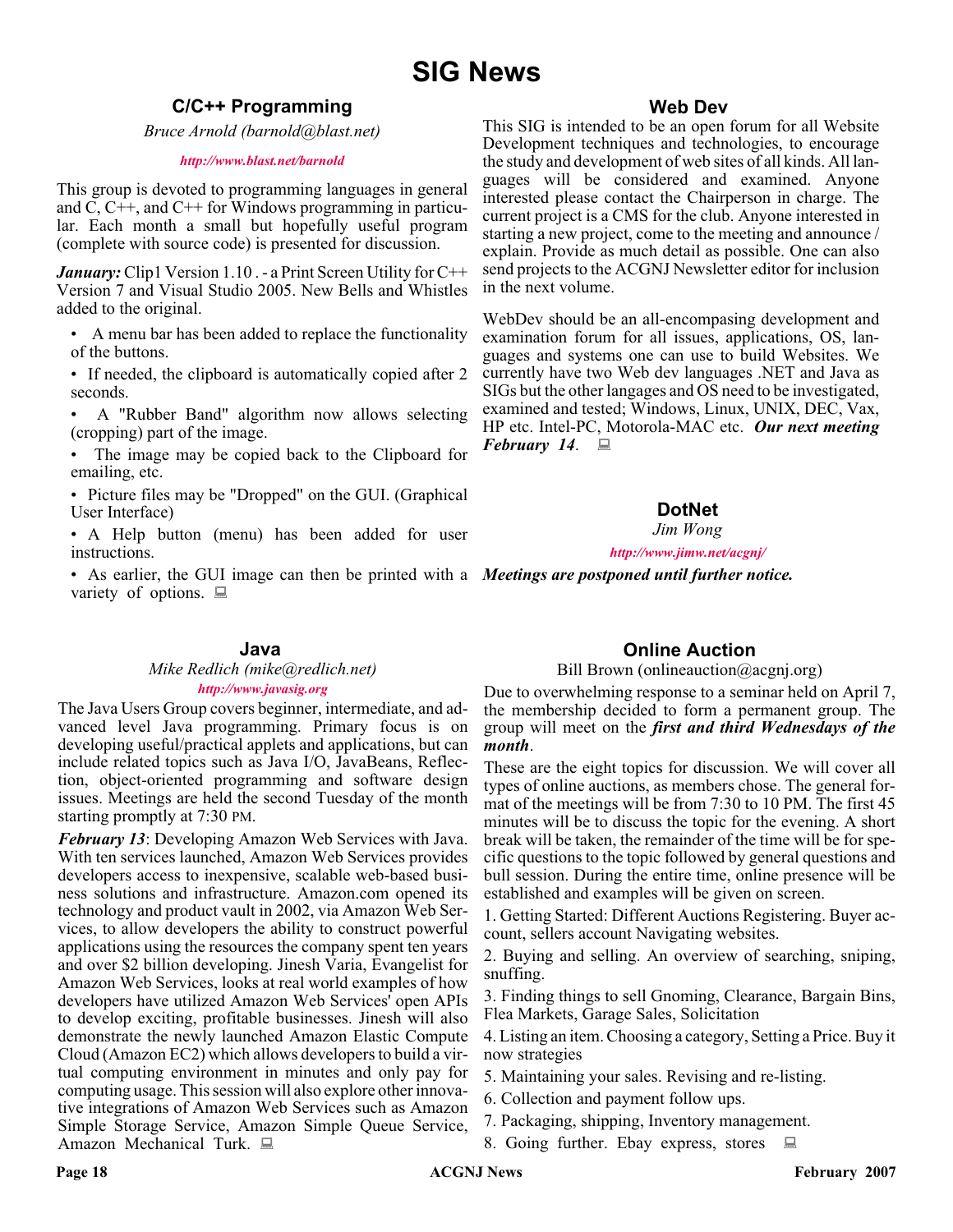#### **PHP?**

Anyone interested in a new PHP SIG (Interpreted Script Programming Language), please get in touch with John Raff (*[jraff@comcast.net](mailto:jraff@comcast.net)*). PHP is a widely-used general-purpose scripting language that is especially suited for Web development and can be embedded into HTML. If you are new to PHP and want to get some idea of how it works, try the introductory tutorial (*<http://us2.php.net/tut.phpv>*).

#### **Genealogy**

*Frank Warren (kb4cyc@webwarren.com)*

#### *<http://www.webwarren.com/kb4cyc/gensig.shtml>*

Genealogy SIG is for genealogists interested in computers and computer users interested in genealogy, and is a forum to assist members in furtherance of both endeavors. Meetings usually focus on genealogy more than on computers. We meet at 8 PM on the fourth Thursday of the month, but we do not meet in November or December. In addition to our Web page, we also have an electronic mailing list. Messages to the list should be addressed to *gensig@webwarren.com*. To subscribe, include the line "subscribe gensig" in the body of the message. *Next meeting February 22*

#### **Layman's Forum**

*Matt Skoda (som359@aol.com)*

*<http://www.acgnj.org/groups/laymans.html>*

*We meet on the second Monday of the month* (no meetings in July and August) to discuss issues of interest to novice users or those who are planning to get started in computing. Watch our Web page for updates and announcements.  $\Box$ 

#### **NJ Gamers**

*Gregg McCarthy (greggmc@optonline.net)*

*<http://www.NJGamers.com>*

*[www.lanparty.com](http://www.lanparty.com)*

**The next Friday Night Frag will be January 12, 6 p.m. to Saturday 12 noon — 18 hours for 5 bucks!**

BYOC - Bring your own computer

BYOF - Bring your own food.

and if you don't like sitting on metal chairs... BYO chair!

### **FireFox Activity**

*Firefox@acgnj.org*

This SIG is intended to be an open forum for **all** FireFox and Mozilla techniques and technologies, to encourage the study and development of web sites of all kinds. All the browsers will be considered and examined. Meeting third Monday of the month at 7 PM.

*January 22*: The first meeting of the FireFox Activity was led by David McRitchie to discuss, argue and kick around many concepts and ideas. Web2 is definitely in the mix. All are encouraged to "think out of the box" about new web site design. All members and guests are invited to check out the design concepts and voice their opinion.

#### **Investing**

*Norm Wiss (cut.up@verizon.net)*

#### *[http://www.acgnj.org/groups/sig\\_investment.html](http://www.acgnj.org/groups/sig_investment.html)*

The Investment SIG continues with presentations on how to use analysis programs TC2000 and TCNet. Large charts are presented on our pull down screen and illustrate the application of computer scans and formulas to find stocks for profitable investments. Technical analysis determines buy points, sell points and projected moves. Technical analysis can also be used on fundamentals such as earnings, sales growth, etc. *Our next meeting: February 8.*

### **LUNICS (Linux/Unix)**

*Andreas Meyer (lunics@acgnj.org)*

#### *<http//www.acgnj.org/groups/lunics.html>*

LUNICS is a group for those who share an interest in Unix and similar operating systems. While we do quite a bit with Linux, we've also been known to discuss Solaris and BSD too. We generally meet on the first Monday of the month at 8 PM at the Scotch Plains Rescue Squad. See the web page for directions and more information. *Next meeting February 5.*

#### **Window Pains**

*John Raff (jraff@comcast.net)*

#### *<http://www.acgnj.org/groups/winpains.html>*

This meeting is a combination of the older PC Symposium, PC User Group and Random Access Session which are now defunct. The intent is to provide the members with Windows oriented application discussions both Microsoft and Linux style. The presentation will be directed toward the more heavy technological level of attendee, although newbies are welcomed.

*February 16*: Macros for MS Word and MS Exce, presented by Paul Natanson.

*March 16*: Overview of Podcasting  $\Box$ 

#### **Main Meeting**

*<http://www.acgnj.org/groups/mainmeet.html>*

*Evan Williams (nhpressgo@blast.net)*

*February 2*: Ins and Outs of Wireless Connections, by Mark Douches.

*March 2*: VoIP Overview, Vonage ■

#### **Best Choice Investment Activity**

*Norm Wiss (cut.up@verizon.net)*

*[http://www.acgnj.org/groups/sig\\_bcinvest.html](http://www.acgnj.org/groups/sig_bcinvest.html)*

This is a new event to ACGNJ. They will be using the Best Choice software for real-time trading. This new investing group had been previously meeting in South Amboy and has been in existence for almost a year. They are expected to join ACGNJ as members. *The group meets the first and third Tuesday of the month from 10:30 AM to 2:30 PM* at the Scotch Plains Rescue Squad building.  $\Box$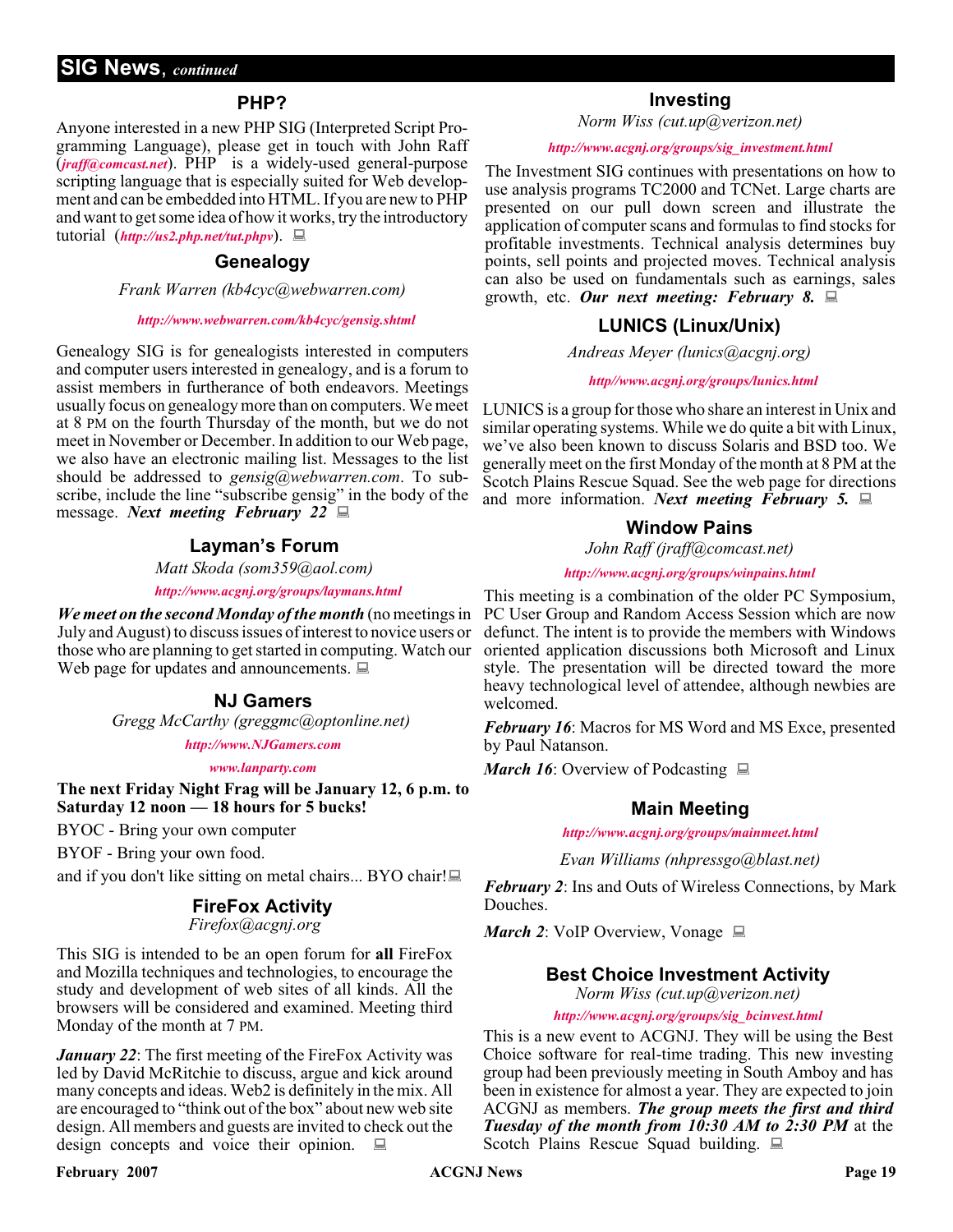## **Guru Corner**

*Jo-Anne Head (tinarock@aol.com)*

### **Discount Computer Magazine Price List**

**As described by the DealsGuy**

| If you need help with any of the technologies listed below,                        |                                         |                  | $1 \, yr$                                                     |         | $2 \text{ yr}$ 3 yr |       |
|------------------------------------------------------------------------------------|-----------------------------------------|------------------|---------------------------------------------------------------|---------|---------------------|-------|
| you can call on the person listed. Please be considerate and<br>call before 10 PM. |                                         |                  | <b>Computer Games</b>                                         | \$10.95 | 20.95               | 29.95 |
|                                                                                    | <b>Hardware</b>                         |                  | <b>Computer Gaming World</b>                                  | 14.95   | 28.95               | 41.95 |
|                                                                                    | <b>Scott Vincent</b><br><b>Software</b> | 973-539-8169     | Computer Shopper1                                             | 16.97   | 32.95               | 47.95 |
| <b>HTML</b>                                                                        | Jo-Anne Head                            | 908-769-7385     | Dr. Dobbs Journal                                             | 15.95   | 30.95               |       |
|                                                                                    | Mike Redlich                            | 908-246-0410     | Mac Addict                                                    | 10.97   |                     |       |
| <b>CSS</b>                                                                         | Jo-Anne Head                            | 908-769-7385     | Mac Home Journal                                              | 15.97   | 29.97               |       |
|                                                                                    | Frank Warren                            | 908-756-1681     | Mac World                                                     | 12.95   |                     |       |
| ColdFusion                                                                         | Jo-Anne Head                            | 908-769-7385     |                                                               |         |                     |       |
| Java                                                                               | Mike Redlich                            | 908-246-0410     | Maximum PC                                                    | 9.95    | 18.95               | 27.95 |
| $C++$                                                                              | <b>Bruce Arnold</b>                     | 908-735-7898     | Microsoft System Journal                                      | 21.95   | 39.95               |       |
|                                                                                    | Mike Redlich                            | 908-246-0410     | PC Gamer                                                      | 12.95   |                     |       |
| ASP                                                                                | Mike Redlich                            | 908-246-0410     |                                                               |         |                     |       |
| Perl                                                                               | John Raff                               | 973-560-9070     | PC Magazine (22/44/66 Issues)                                 | 25.97   | 48.95               | 68.95 |
|                                                                                    | Frank Warren                            | 908-756-1681     | PC World                                                      | 16.95   |                     |       |
| <b>XML</b>                                                                         | Mike Redlich                            | 908-246-0410     | Wired                                                         | 6.00    | 12.00               | 17.00 |
| e-Commerce                                                                         | Rick Elbanna                            | 800-323-7575     | These prices are for new subscriptions and renewals. All or-  |         |                     |       |
| Genealogy                                                                          | Frank Warren                            | 908-756-1681     | ders must be accompanied by a check, cash or Money Order.     |         |                     |       |
| Networking                                                                         | <b>Scott Vincent</b>                    | 973-539-8169     | Make payable to Herb Goodman, and mail to:                    |         |                     |       |
| Home Automation                                                                    | Charlie Huffsmith                       | 732-549-1734     |                                                               |         |                     |       |
|                                                                                    | Frank Warren                            | 908-756-1681     | Herb Goodman, 8295 Sunlake Drive, Boca Raton,<br>FL 33496     |         |                     |       |
|                                                                                    | <b>Operating Systems</b>                |                  |                                                               |         |                     |       |
| WindowsNT                                                                          | <b>Scott Vincent</b>                    | 973-361-5793     | Telephone: 561-488-4465, e-mail: hgoodman@prodigy.net         |         |                     |       |
| Windows95                                                                          | Rick Elbanna                            | 800-323-7575     | Please allow 10 to 12 weeks for your magazines to start. For  |         |                     |       |
| Windows98                                                                          | Rick Elbanna                            | 800-323-7575     | renewals you must supply an address label from your pres-     |         |                     |       |
| Windows3.1                                                                         | <b>Ted Martin</b>                       | 732-636-1942     | ent subscription to insure the correct start of your renewal. |         |                     |       |
|                                                                                    | Charlie Huffsmith                       | 732-549-1734     | As an extra service I will mail a renewal notice about 4      |         |                     |       |
|                                                                                    | <b>Macintosh</b>                        |                  | months prior to their expiration date. I carry more than 300  |         |                     |       |
| Mac O/S                                                                            | Keith Sproul                            | $(732)$ 821-4828 | titles at excellent prices — email for prices. $\Box$         |         |                     |       |

## **ACGNJ MEMBERSHIP APPLICATION**

Sign up online at http://www.acguj.org/membershipApplication.html and pay dues with PayPal.

|                 |                  |                                                                                                                               | Dues      |                |                |                       |
|-----------------|------------------|-------------------------------------------------------------------------------------------------------------------------------|-----------|----------------|----------------|-----------------------|
|                 | <b>US/CANADA</b> | <b>FAMILY OF MEMBER</b>                                                                                                       |           | <b>FOREIGN</b> | <b>STUDENT</b> | <b>SENIOR CITIZEN</b> |
| Year            | \$25             | (No Newsletter)<br>\$10                                                                                                       |           | \$55           | \$20           | (Over 65)<br>\$20     |
| 2 Years         | \$40             |                                                                                                                               |           |                |                |                       |
| 3 Years         | \$55             |                                                                                                                               |           |                |                | \$45                  |
|                 |                  | Mail this application and your check to:<br>AMATEUR COMPUTER GROUP OF NEW JERSEY, INC., P.0. BOX 135, SCOTCH PLAINS, NJ 07076 |           |                |                |                       |
|                 |                  | ■ New Member Renewal                                                                                                          |           | Address Change |                |                       |
| First Name      |                  |                                                                                                                               | Last Name |                |                | Phone                 |
| Mailing Address |                  |                                                                                                                               |           |                |                | E-Mail                |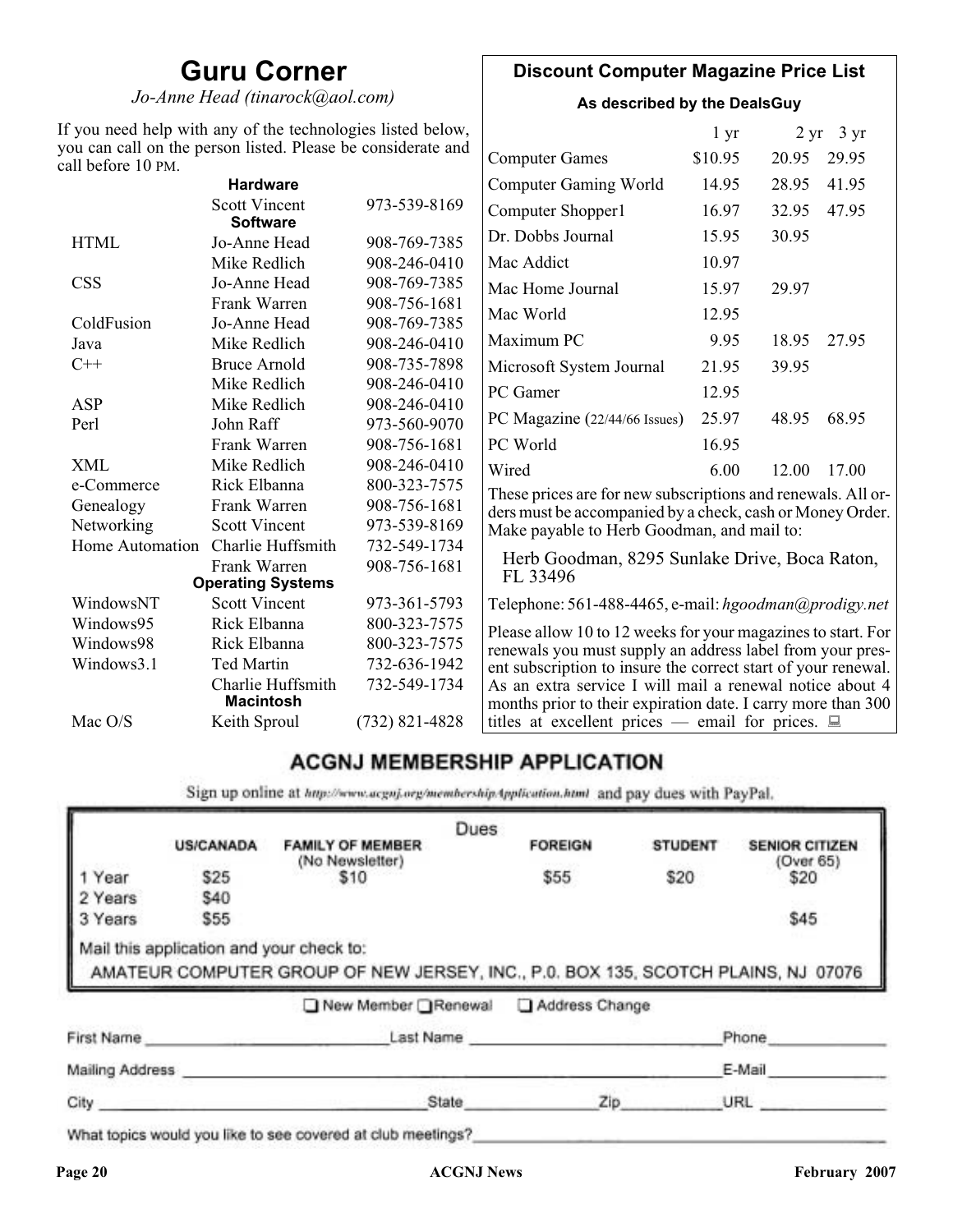| <b>Other Local Computer Groups</b>                                                                                                                        |                                                                                                                                                                                                    |  |  |  |  |
|-----------------------------------------------------------------------------------------------------------------------------------------------------------|----------------------------------------------------------------------------------------------------------------------------------------------------------------------------------------------------|--|--|--|--|
| NY/NJ/CT Relational Database User Group:<br>Corporate and independent users. (212) 839-0125                                                               | <b>New York PC:</b> 3rd Thurs, 7 pm, PS 41, 116 W<br>11th St. For info call hotline, (212) 533-NYPC,<br>http://www.nypc.org                                                                        |  |  |  |  |
| <b>Brookdale Computer Users Group:</b> 7 pm, 3rd<br>Friday, Brookdale Community College, Bldg<br>MAN Rm 103, Lincroft NJ. (732)-739-9633.<br>www.bcug.com | NJ Macintosh User Group: 8 pm, 3rd Tuesday,<br>Allwood Branch Library, Lyall Rd, Clifton NJ.<br>$(201) 893 - 5274$ http://www.njmug.org                                                            |  |  |  |  |
| Hunterdon Computer Club: 8:30 am, 3rd Sat,<br>Hunterdon Medical Center, Rt 31, Flemington NJ.<br>www.hunterdoncomputerclub.org. (908)<br>995-4042.        | NY Amateur Computer Group: 2nd Thurs, 7<br>pm, Rm 806 Silver Bldg, NYU, 32 Waverly Pl,<br>NYC http://www.nyacc.org                                                                                 |  |  |  |  |
| Central Jersey Computer Club: 8 pm, 4th Fri-<br>day, Rm 74, Armstrong Hall, Trenton St. College.<br>Rich Williams, (609) 466-0909.                        | NJ PC User Group: 2nd Thurs, Monroe Rm at<br>Wyckoff Public Library, 7 pm. Maureen Shannon,<br>$(201)$ 853-7432, www.nipcug.org                                                                    |  |  |  |  |
| Fairlawn Computer Club: Last Monday,<br>Fairlawn Senior Citizen Center. Joe Mathias<br>(fair.lawn.computer.club@juno.com)                                 | Princeton PC Users Group: 2nd Monday,<br>Lawrenceville Library, Alt Rt 1 & Darrah Lane,<br>Lawrenceville, Paul Kurivchack (908) 218-0778,<br>http://www.ppcug-nj.org                               |  |  |  |  |
|                                                                                                                                                           | Philadelphia Area Computer Society: 3rd Sat, 12<br>Workshop Hands-On: 2 PM to Midnight on last Saturday of the month First United Methodist Church Church and Atlantic Streets (one mile from GSP) |  |  |  |  |

ht on last Saturday of the month. First United Methodist Church, Church and Atlantic Streets (one mile from G exit 117A), Aberdeen NJ. Bring your project, computer and extension cord. For information call Burke Mawby, (908) 566-7445.

## **Classified**

**FREE TO MEMBERS**. Use our classified ads to sell off your surplus computer stuff. Send copy to Classified, ACGNJ NEWS, P.O. Box 135, Scotch Plains NJ 07076 or e-mail to the editor, *bdegroot@ptd.net*. Classified ads are free to members, one per issue. Non-members pay \$10. Send check payable to ACGNJ Inc. with copy. Reasonable length, please.



Member of The Association of

Personal Computer User Groups

*<http://www.apcug.net>*

#### **Radio and TV Programs**

**Computer Radio Show**, WBAI 99.5 FM, NY, Wed. 8-9 p.m.

**Software Review,** The Channel, Saturday  $10-10:30$  p.m.

**On Computers**, WCTC 1450 AM, New Brunswick, Sunday 1-4 p.m. To ask questions call (800) 677-0874.

**PC Talk**, Sunday from 8 p.m. to 10 p.m., 1210 AM Philadelphia. 1800-876-WPEN, Webcast at *<http://www.pctalkweb.net>*.

#### **MarketPro Shows**

*<http://www.marketpro.com/>*

**June 3-4**: NJ Convention Center, Edison

**June24-25**, Meadowlands Expo Center Secaucus

#### **Directions to Meetings at Scotch Plains Rescue Squad, 1916 Bartle Ave., Scotch Plains NJ**

#### **From New York City or Northern New Jersey**

Take Route 1&9 or the Garden State Parkway to US 22 Westbound.

#### **From Southern New Jersey**

Take Parkway north to Exit 135 (Clark). Stay on left of ramp, follow circle under Parkway. Bear right to Central Avenue; follow to Westfield and under RR overpass. Left at light to North Avenue; follow to light in Fanwood. Right on Martine (which becomes Park Ave). Right on Bartle Ave in middle of shopping district.Scotch Plains Rescue Squad (2-story brick) is located on the right. Do not ing. park in the row next to the building — you'll be towed.

#### **From I-78 (either direction)**

Take exit 41 (Scotch Plains); follow signs to US 22. Turn right at mile past Terrill Road and immediately past the overpass. Exit onto light at bottom of hill and use overpass to cross Rt. 22. Follow US 22 Park Avenue South and follow the directions above to the Rescue Westbound directions.

#### **February 2007 CONS Page 21 CONS Page 21 Page 21**

#### **From US 22 Westbound**

Territors

 $178$ 

Borle Ave

Scotch Pigins

Rescue Sound

Exit at Park Avenue, Scotch Plains after McDonalds on the right, diagonally opposite Scotchwood Diner on the left, immediately before the overpass. After exiting, turn left at the light and use overpass to cross US 22. Bear right at bottom of ramp to continue south on Park Avenue. Turn left at the second light (a staggered intersection). Scotch Plains Rescue Squad (2-story brick) is on the right. Do not park in the row next to the building — you'll be towed. We meet on the second floor, entering by the door at the right front of the build-

Amold Auditorium

 $\sqrt{1.5.22}$ 

ш

Echo Queen

Diner

Garden State Park

**Ext1 135** 

#### **From Western New Jersey**

Take US 22 Eastbound to the Park Avenue exit. The exit is about a Squad building.  $\Box$